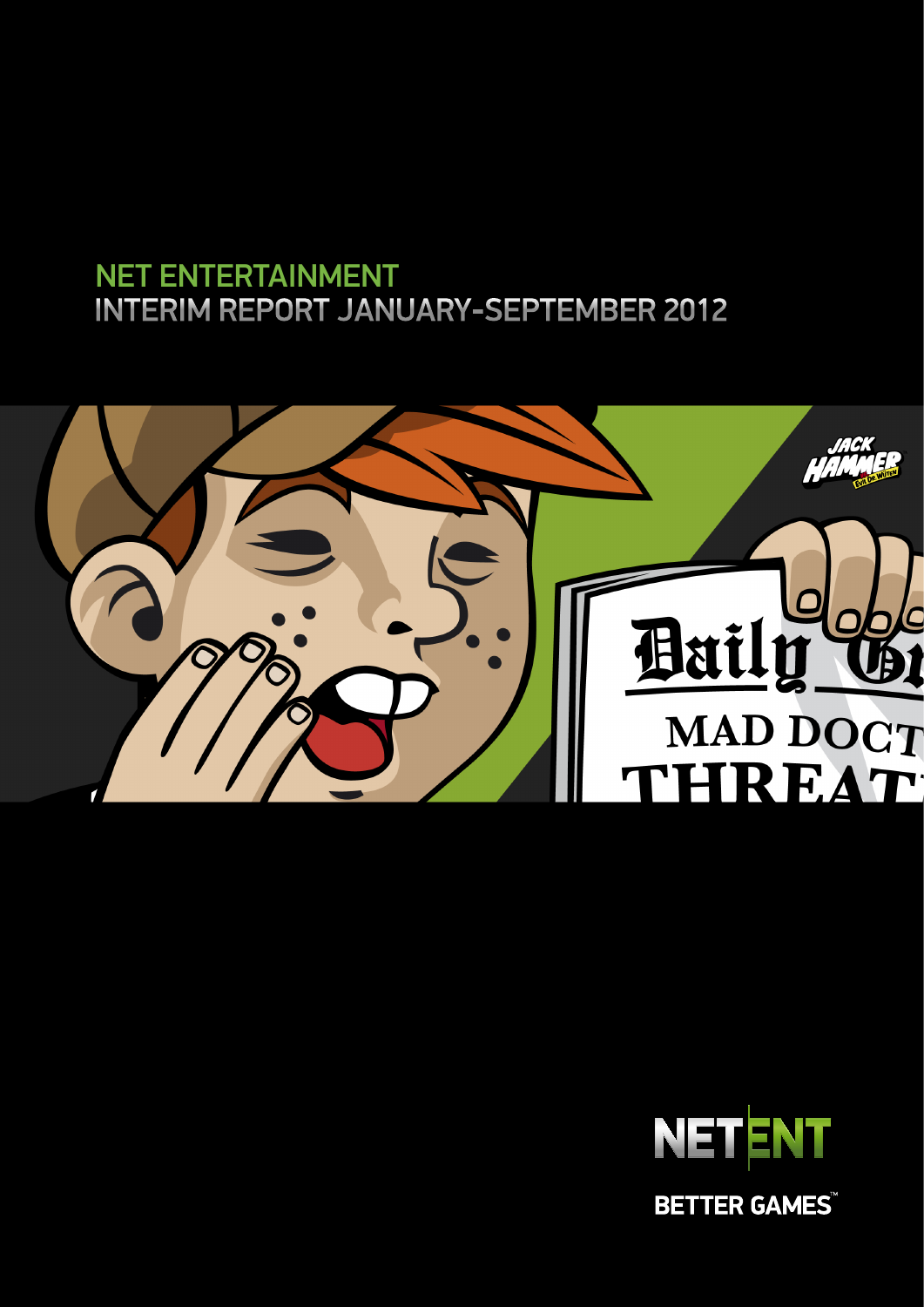# **STRATEGIC PROJECTS ENABLES A POSITIVE FUTURE**

# **THIRD QUARTER 2012**

- **Revenues for the third quarter increased by 9.9 % to SEK 122.5 (111.4) million**
- **Operating profit amounted to SEK 36.1 (34.0) million**
- **Operating margin was 29.5 (30.5) %**
- **Profit after tax amounted to SEK 30.8 (31.0) million**
- **Earnings per share amounted to SEK 0.78 (0.78) before and after dilution**
- **One new license agreement was signed and five new customers' casinos were launched**

#### **FIRST NINE MONTHS 2012**

- **Revenues for the first nine months increased by 24.6 % to SEK 382.0 (306.5) million**
- **Operating profit amounted to SEK 115.8 (87.5) million**
- **Operating margin was 30.3 (28.5) %**
- **Profit after tax amounted to SEK 102.2 (79.0) million**
- **Earnings per share amounted to SEK 2.58 (2.00) before and after dilution**
- **Eleven new license agreements were signed and eleven new customers' casinos were launched**

# **IMPORTANT EVENTS IN THE THIRD QUARTER**

Revenues increased by 9.9 percent in the third quarter compared to the third quarter 2011. The corresponding growth calculated in Euros was 19.7 percent. The increase is mainly derived from increased volumes which are primarily driven by existing customers' growth and new customer agreements signed.

Net Entertainment's revenues are affected by the development of the Swedish currency in relation to other currencies, mainly the Euro. A dominating portion of revenues are invoiced in Euros. All revenues are then accounted for in Euros which is then translated into Swedish Krona for Group reporting purposes. Since the end of the previous quarter the Swedish Krona has strengthened significantly against the Euro which has affected Net Entertainment's revenues negatively in the third quarter 2012.

During the quarter two new agreements were signed for beta test of Live Casino which is expected to be launched during the fourth quarter 2012.

The number of game transactions amounted to 2.8 billion in the third quarter which is a decrease of approximately 3 percent compared to previous quarter. The decrease is primarily a result of seasonal variations as the summer months traditionally have lower player activity levels in combination with the Olympics, since the Company's customers, the operators, focused their marketing towards sports betting during the period at which the Olympics was held. The game transactions increased by approximately 27 percent compared to the same period 2011.

| Jan-Sep<br>Jan-Sep       | Jan-Dec                                                               |
|--------------------------|-----------------------------------------------------------------------|
| 2012<br>2011             | 2011                                                                  |
| 381,994<br>306,522       | 427,618                                                               |
| $-219.058$<br>$-266.186$ | $-297.905$                                                            |
| 115,808<br>87.464        | 129,713                                                               |
|                          | 30.3%                                                                 |
|                          | 203.251                                                               |
| 2.861                    | 27,642                                                                |
|                          | 74,234                                                                |
|                          | 30.3%<br>28.5%<br>148,731<br>146.462<br>$-17.102$<br>50,040<br>57,456 |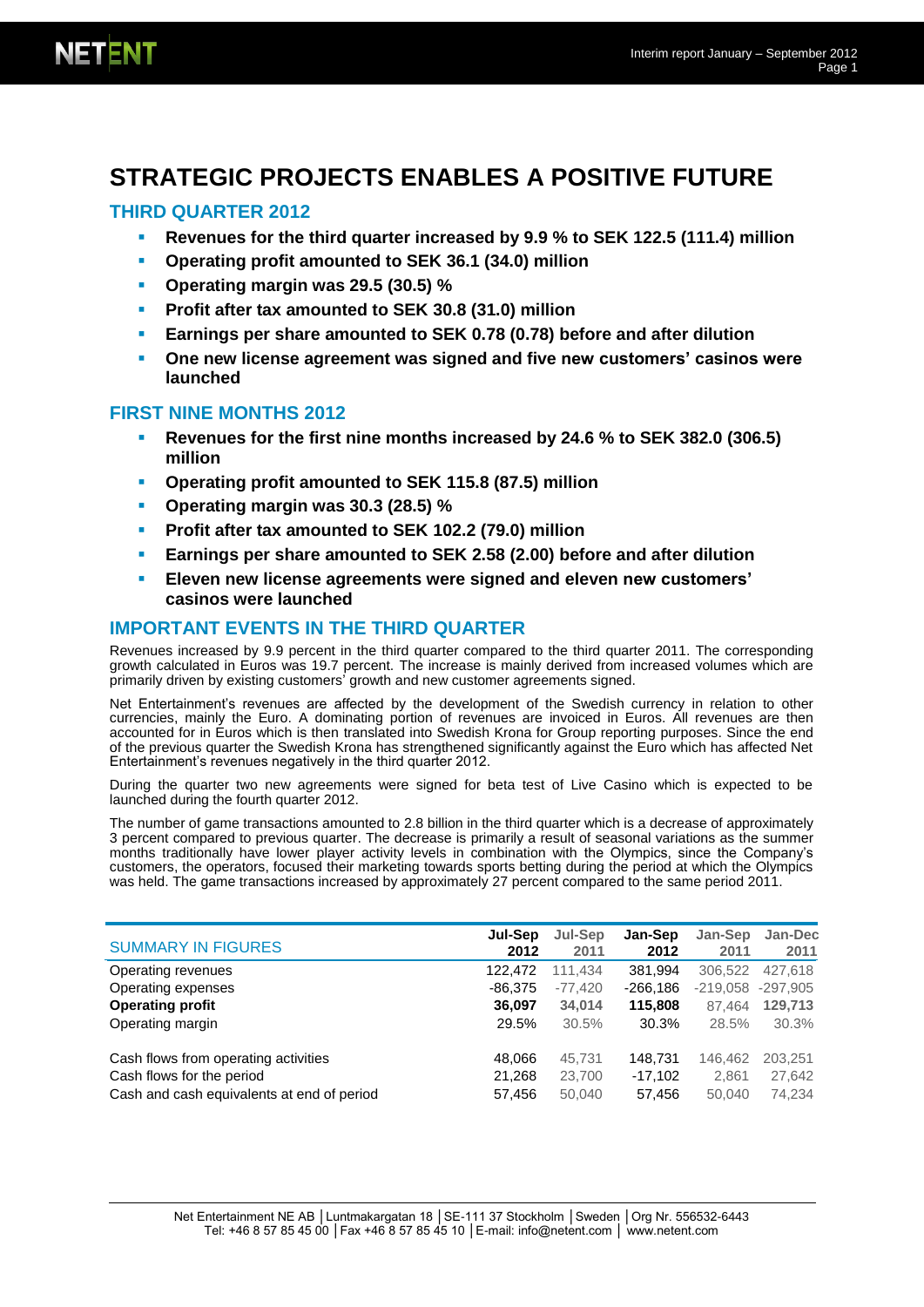# **COMMENTS FROM PER ERIKSSON, PRESIDENT AND CEO**

The third quarter has been an eventful quarter characterized by larger strategic development projects such as Live Casino, the Great Britain entry and preparations for slot games in Italy, all which are estimated to be completed during the fourth quarter. These projects are expected to gradually start generating noticeable revenues during the first and second quarter 2013.

Revenues were affected by currency effects during the third quarter as the Swedish Krona strengthened by approximately eight percent compared to the corresponding quarter 2011. This resulted in a revenue increase of about 10 percent in SEK but 20 percent in Euros compared to the corresponding period 2011. In addition, the casino activity among several of the Company's customers was negatively affected by the summer months in combination with the Olympics as many of our customers focused their marketing efforts on sports betting instead of casino.

We see a big interest for the Company's Live Casino product and agreements for beta testing have been signed with two customers. In addition, several discussions are ongoing with large operators for the Live Casino. Initially, Net Entertainment will offer Roulette and recruitment of studio personnel started during the third quarter which will continue as Live Casino grows and new game types are added.

Discussions with operators based in Great Britain are progressing and there is a great interest for Net Entertainment's games portfolio. Depending on what customers the Company signs in this market, additional development work may be required.

We continue to see good growth numbers in Italy and Net Entertainment's mobile solution is growing rapidly. With the new products and games now becoming completed and launched with our customers in combination with several interesting business opportunities, mainly in the Great Britain, the outlook looks very promising for the Company. Short term we will continue to see effects on cost levels due to the necessary strengthening of the organization, support systems and product development to further solidify the Company's position for the future and long term, the scalability in the Company's business is expected to become more evident.

#### **FUTURE OUTLOOK**

The fourth and first quarter normally implies a higher cost level compared to other quarters due to less vacation absence and higher activity for development projects as well as within other areas. As a step in making the Company's processes and system support more efficient, Net Entertainment has initiated a pre-study of a new ERP-system during the fourth quarter. In addition, the fourth and first quarter is also active periods within for example marketing. The high activity level also implies continued need for recruitment of new personnel as well as consultants.

To conclude, Net Entertainment is thus still in an expanding and a development intense phase where the full revenue potential from these initiatives will not begin until next year. The market potential from Live Casino, Great Britain and mobile games that have only began to be explored by Net Entertainment in combination with regulation of various markets in Europe allows for a positive future outlook.

# **NEW AGREEMENTS AND CUSTOMERS**

During the third quarter one new customer was signed which addresses the European market.

#### CUSTOMERS TO BE LAUNCHED

At the end of the quarter, the Company held agreements with five new customers that have not yet launched, including Sky Betting & Gaming and Boylesports.

Boylesports is Ireland's largest independent bookmaker and offer betting, casino, games, poker and bingo online.

Sky Betting & Gaming is focused on the UK market. Sky Betting & Gaming has a broad offering of services within betting and games via SkyBet, SkyPoker, SkyVegas and SkyBingo. The Company is licensed in Alderney and is owned by BskyB Group PLC.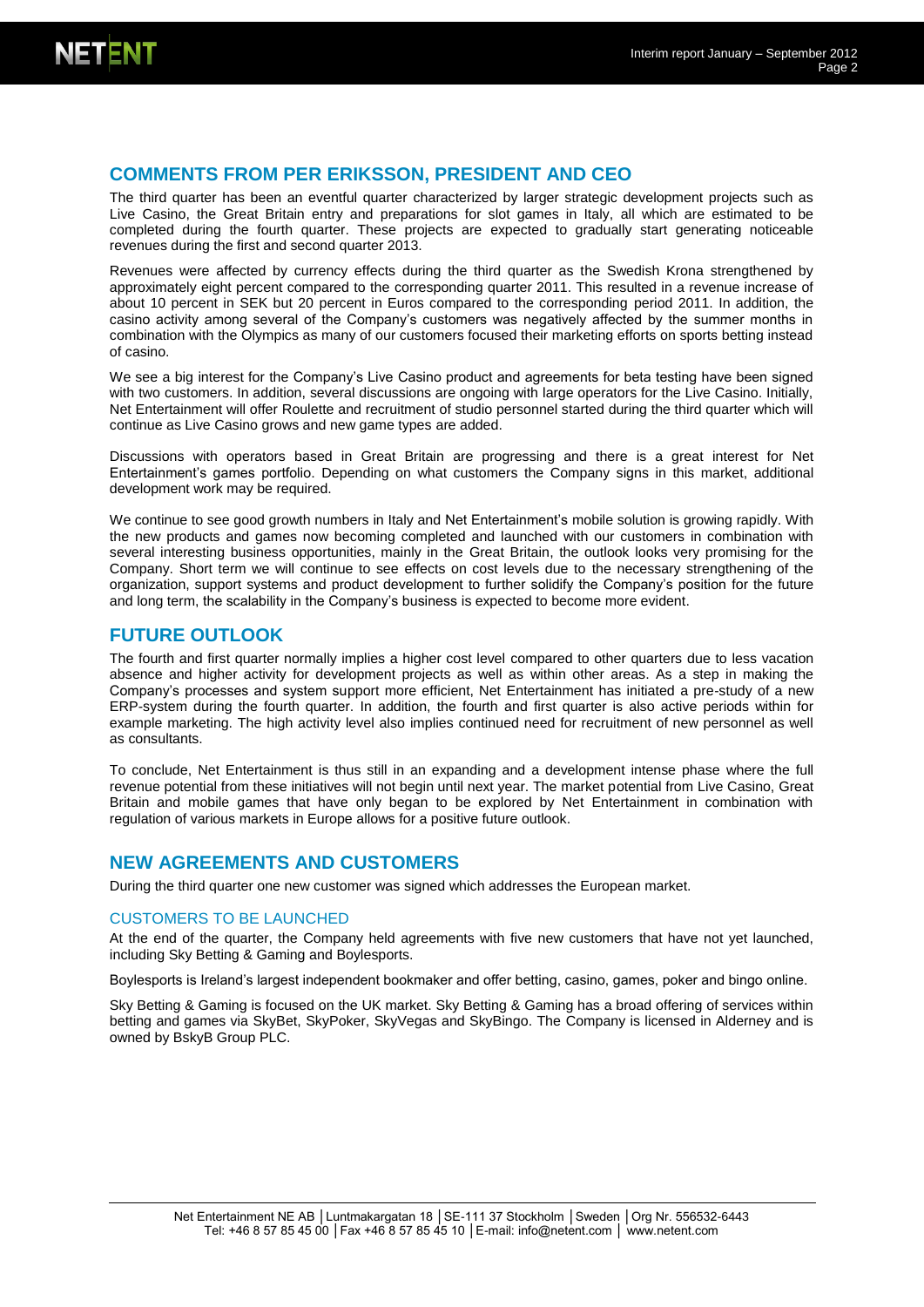

# **REVENUES AND PROFITABILITY**

Revenues and operating profit by quarter are portrayed in the diagram below.



- Revenues were SEK 122.5 (111.4) million, an increase by 9.9 %
- Operating profit was SEK 36.1 (34.0) million, an increase by 6.1 %
- Operating margin was 29.5 (30.5) %

Revenues and operating profit for the most recent rolling twelve months are presented in the diagram below.



#### REVENUES – VOLUME, PRICE AND CURRENCY DEVELOPMENT

Net Entertainment's revenues are affected by changes in volume, price (royalty levels and mix), and currency. The volume is affected by both existing customers' growth as well as the launch of new customers. The largest part of revenues is derived from royalty revenues and a smaller part from setup-fees as new customer agreements are signed as well as revenues for managing pooled jackpots.

Revenues increased 9.9 percent in the third quarter compared to the corresponding period 2011. Net Entertainment's revenue increase compared with the corresponding period last year is a combination of existing customers' growth, launch of new games and revenues from the launch of new customers. Five new customer's casinos were launched during the quarter. During the most recent twelve month period, 13 new customers have been launched.

Royalty revenues were positively affected by higher volumes compared to the corresponding period last year. The average royalty level has increased compared to the previous year.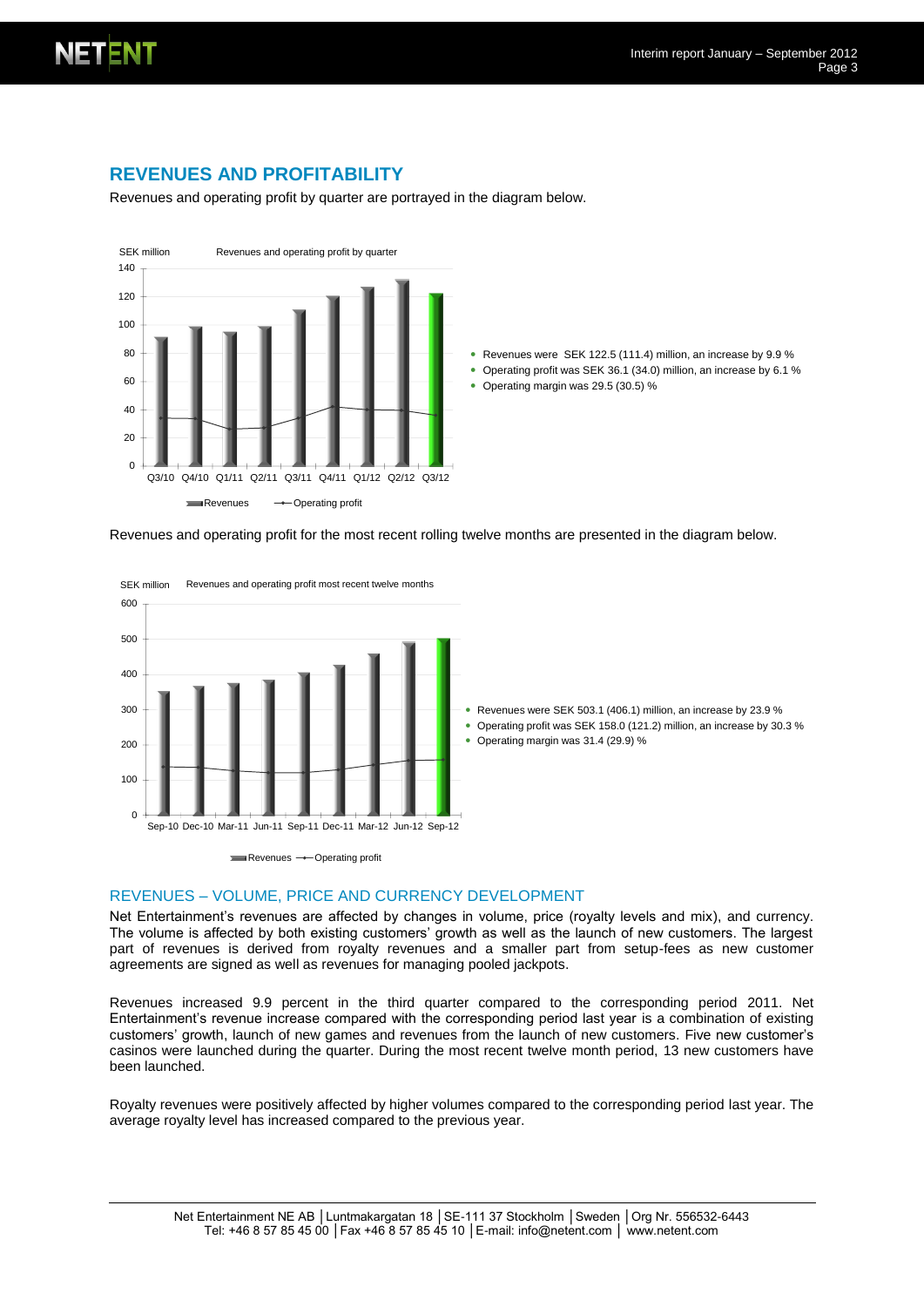Revenues are affected by the development of the Swedish currency in relation to other currencies. The majority of revenues are invoiced in Euros, but also in British pounds and US dollars. Revenues are accounted for in Euros and then translated into the Swedish Krona for the Group's reporting. During the third quarter 2012, the Swedish Krona was 7.7 percent stronger than the Euro compared to the previous period 2011 and was strengthened by 5.3 percent compared to previous quarter. In Euros, total revenues increased by 19.7 percent for the third quarter compared to the corresponding period last year.

The number of game transactions amounted to 2.8 billion during the third quarter, which is an increase of approximately 27 percent compared to previous year. The increase of the number of game transactions has primarily been within the slot games. Since the bet per transaction is lower for slots compared to other casino games the revenues do not follow a corresponding development as the number of game transactions.

#### **PROFITABILITY**

Operating profit for the third quarter increased by 6.1 percent to SEK 36.1 (34.0) million. Operating expenses have increased during the third quarter compared to previous year due to the Company's expansion and strengthening of the organization within areas such as sales, product management, development, and IT operations to meet increased demands from the market and authorities. The strengthening of the organization is enabled mostly through own personnel but also through external recourses in the form of subcontractors and outsourcing outside Europe. In addition, the regulation of the online market creates new requirements which affect costs, as do new initiatives such as Live Casino and the entry on the British market.

For the third quarter the operating margin was 29.5 percent compared to 30.5 percent the previous year. If the average currency rate used for translation to Swedish Krona in the Group's reporting during the quarter would have been the same as during the first half of 2012 the margin would have been 31.8 percent, as the revenues would have been approximately SEK 6.6 million higher and the costs would have been SEK 1.6 million higher.

The financial net amounted to SEK -2.0 (0.6) million for the third quarter and primarily consists of exchange rate effects on cash and cash equivalents, financial receivables and financial liabilities as well as the return on cash and cash equivalents. The volatility in the Swedish Krona has periodically led to effects on inter-company balances which are items included in the financial net.

The Group had an effective tax rate of 9.7 (10.7) percent in the third quarter. The effective tax rate is mainly affected by in which country where the Group conducts operations where the profit is generated and can vary from one reporting period to the next.

#### **CAPITAL INVESTMENTS**

The Group's expenditure for capitalized development projects as intangible assets amounted to SEK 19.9 (16.8) million during the third quarter. Investments in property, plant, and equipment amounted to SEK 6.8 (5.2) million in the third quarter.

Investments in intangible assets consist of development of new games, technical adjustments in the platform such as new functionality, increased capacity and adjustments for requirements on regulated markets. Among larger development projects, the projects Live Casino, establishment on the Brittish and Danish market and adjustments of games for the mobile market were noticeable to mention a few examples. These projects represent approximately 65 percent of the total investments in intangible assets during the third quarter.

Investments in property, plant, and equipment are primarily servers and other computer equipment. The investment pace is driven by both the increased transaction volume and the increased requirements for system availability.

#### **CASH AND CASH EQUIVALENTS, FINANCING AND FINANCIAL POSITION**

The Group's cash flow from operating activities for the third quarter amounted to SEK 48.1 (45.7) million. For the nine month period January-September the cash flow from operating activities amounted to SEK 148.7 (146.5) million, which is an improvement of SEK 2.3 million. During 2011, the date at which the transfer of accrued jackpot balance from the Group's own cash to the client fund account occurs was postponed which had a positive non-recurring impact on cash flow of SEK 33.5 million in 2011. Excluding this non-recurring effect, cash flow from operating activities was thus improved during 2012 by 35.8 million.

Cash flow from investing activities amounted to SEK -26.8 (-22.0) million for the third quarter and for the nine month period to -87.4 (-67.0) million. Further development of the mobile platform, Live Casino and the entry on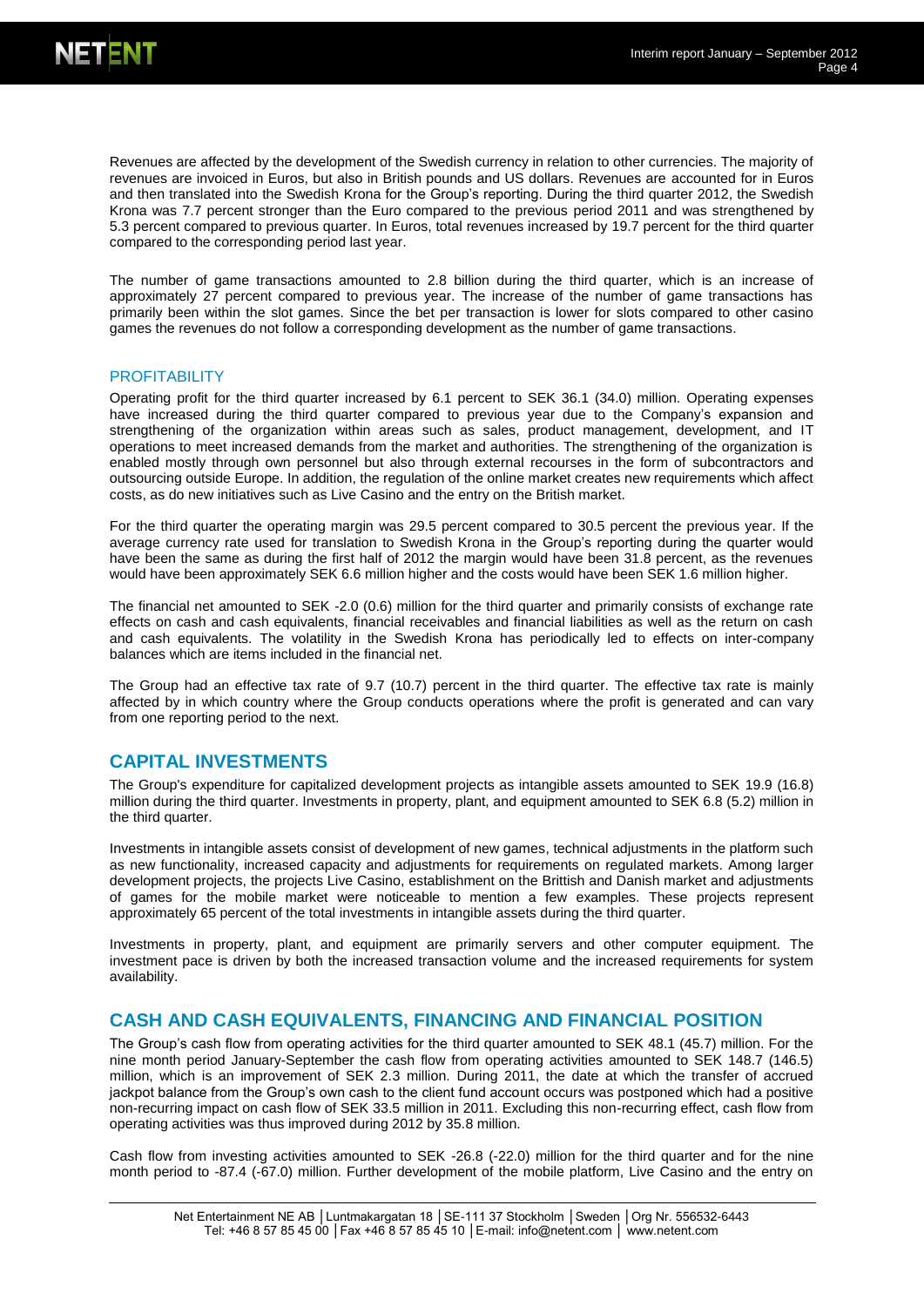

the British and Danish market were some of the contributing factors to the increased investing activities compared to previous year.

The Group's cash and cash equivalents amounted to SEK 57.5 (50.0) million on September 30. In addition, there are available credit lines of SEK 40 million that have not been used.

### **SUMMARY OF THE FIRST NINE MONTHS**

Revenues during the period January-September amounted to SEK 382.0 (306.5) million, an increase of 24.6 percent compared to the same period 2011. Operating profit amounted to SEK 115.8 (87.5) million and the operating margin was 30.3 (28.5) percent. The revenue increase is primarily a result of increased volumes compared to the same period previous year as the Company has launched several successful games in combination with increased volumes from the Italian market and mobile games. The Company has signed eleven new license agreements during the nine-month period which has generated set-up fees. In addition, eleven new customers have been launched.

Operating costs have increased during the nine-month period compared to the previous year due to expansion and strengthening of the organization within areas such as sales, product management, development and operations. In addition, regulation of the online gaming market has increased the demands from authorities which affect costs as well as initiatives such as Live Casino, entry in Great Britain and Denmark. Operating profit also consist of a non-recurring cost of SEK 2.5 million related to a re-organization during the second quarter.

The Group's expenditure for capitalized development projects as intangible assets amounted to SEK 71.1 (54.6) million for the first nine months. Investments in property, plant, and equipment amounted to SEK 16.3 (12.4) million.

The Group's cash flow from operating activities for the first nine months amounted to SEK 148.7 (146.5) million. Cash flow from investing activities amounted to SEK -78.4 (-76.6) million.

#### **MARKET**

The online gaming market has shown positive growth in recent years. The global gross gaming yield for online gaming, including all game segments, is estimated to amount to EUR 27.0 billion in 2012, an increase of 9.6 percent compared to year 2011. In coming years, Europe is expected to represent close to half of the global gross gaming yield, making it the single largest gaming market<sup>1</sup>.

Deregulation and reregulation of national gaming laws is taking place in many European countries. Net Entertainment closely monitors the development on all markets that are undergoing regulation. A selection of markets is stated below.

Italy was previously a regulated market, limited to sports and horse betting, tournament poker, skill games, and scratch tickets available online via licensed operators. In July a new legal framework took effect which also includes cash game poker, bingo and online casino games. The legislation for online casino games to end users is initially limited to table games. The Italian gaming authority has announced that slot games online will be allowed in Italy from December 2012.

France adopted a legal framework in June 2010 where they grant licenses to online gaming operators who fulfill the local requirements. This allows private operators to offer betting on sporting events, horse racing, and poker on the Internet. The legal framework, that at the moment does not include casino, involves high taxation which makes it less attractive to private operators.

In January 2012 a new legislation took effect in Denmark where operators can now offer online games to the local market via a license. Companies who intend to operate on the local market must fulfill the gaming authorities requirements during the fourth quarter 2012. The legal framework includes sports and horse betting, online casino and poker. The casino games include blackjack, roulette, slots, baccarat and punto banco.

l

<sup>1</sup> H2 Gaming Capital, March 2012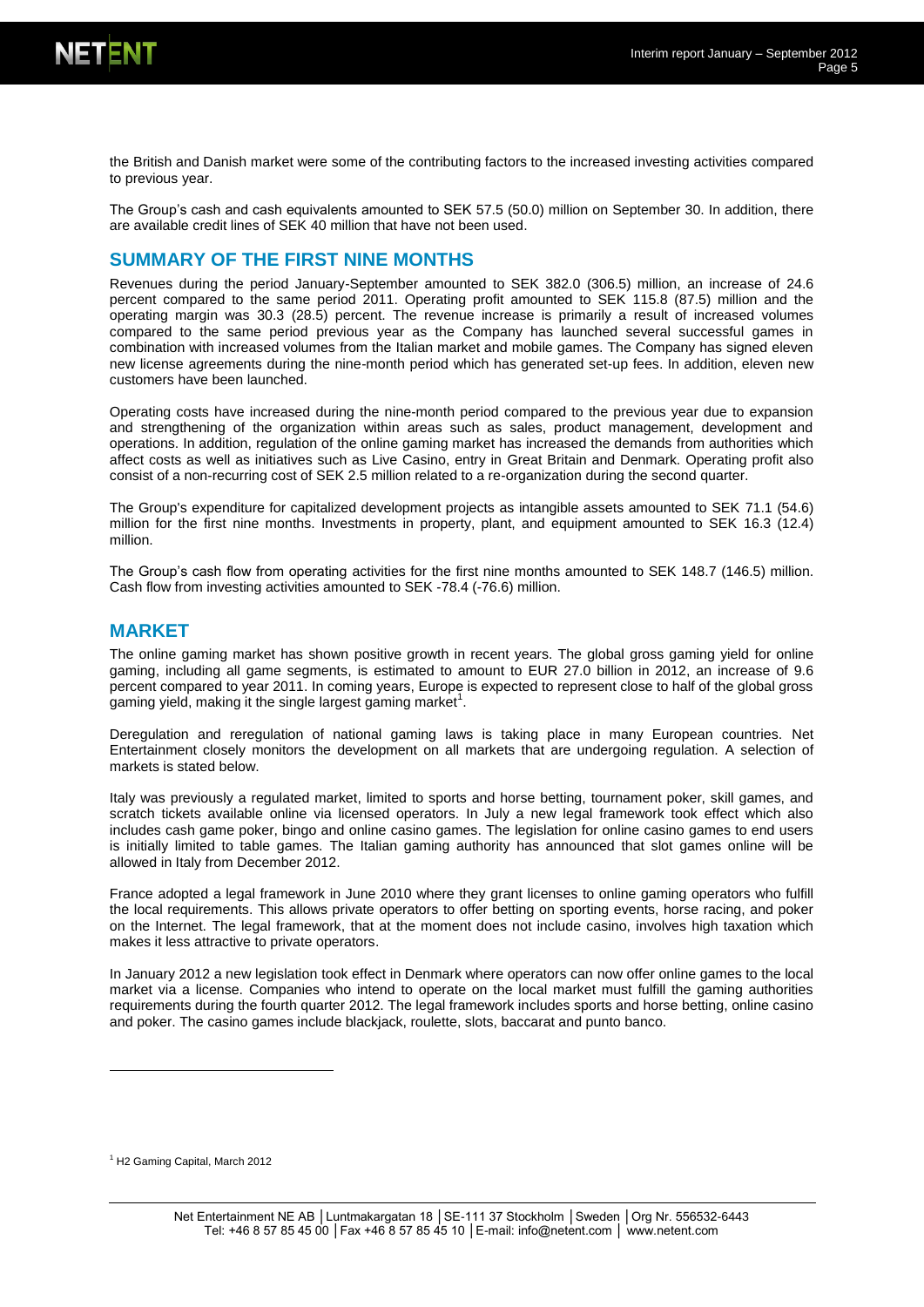

Spain has introduced a federal gaming legislation where the first licenses were awarded in June 2012.

In Germany, the states have admitted a federal legal framework. Simultaneously the state Schleswig-Holstein has also adopted a new legislation which has been approved by the EU-commission under which private operators are awarded licenses for betting and online casino. However, after the state elections held in May 2012 discussions are now in progress whether Schleswig-Holstein will merge with the other 15 states to create a common gaming legislation.

In Sweden, discussions of a potential change in regulation regarding online gaming have been initiated. A new legal framework has not been presented however and it is uncertain if a new proposal for re-regulation will be presented before the election in 2014.

As of 1 April 2012 a new gaming authority has been formed, Kansspelautoriteit (KSA) in the Netherlands. The Netherlands expected to re-regulate online gaming during 2012 with a possibility to award licenses to private operators during 2013. The situation has however changed since the change of government in April 2012 which can lead to delays.

Net Entertainment believes that the conditions for continued expansion are good. The key reason for this is that the Company can continue to gain market share by delivering a first-class products in combination with continued strong customer closeness. Good products and an effective product development secure the conditions for new deals. By extending the product portfolio, Net Entertainment can target a wider market and broaden its customer base.

The majority of Net Entertainment's customers are located in Europe, which is the largest geographical market for online gaming. The Company will continue to focus on the European market, but at the same time monitor new potential markets, primarily in North America but also Asia.

#### **EVENTS AFTER THE END OF THE PERIOD**

Boylesports, Ireland's largest independent bookmaker has launched Net Entertainment's casino games to its online players in October.

#### **ABOUT NET ENTERTAINMENT**

Net Entertainment is a world leading supplier of digitally distributed gaming systems used by some of the world's most successful online gaming operators. The Net Entertainment Casino™ is a complete gaming system comprising a full suite of high quality games and a powerful management platform. The games create the ultimate gaming experience for the player while the management platform enables Net Entertainment's customers, the operators, to optimize their business and profitability. Operators are provided a customized system solution that is easily integrated ensuring short time to market and a cost efficient operation. Revenues consist of royalties based on revenues generated by the Company's products and setup fees when new agreements are signed. Net Entertainment is a pure development Company and thus does not conduct any gaming operations of its own. The Company's brand is internationally recognized and associated with innovation, service, and quality.

Technical development and infra-structure are managed at the Group's Parent Company in Stockholm and product management, sales, operations, customer support and marketing are managed from the Malta office. The Company also has an office in Gibraltar and an IT-operations site in Alderney. Development is also carried out in Gothenburg, India and the Ukraine.

The parent company is listed on NASDAQ OMX Stockholm (NET-B.ST)

#### **BUSINESS MODEL AND OBJECTIVES**

Net Entertainment's business model is to provide gaming operators with leading edge solutions, enabling them to offer the ultimate entertainment experience. This will enable them to profitably grow their business faster than the competition. By doing so, Net Entertainment shall generate sustainable profit and growth for its shareholders.

The gaming operators pay a monthly license fee calculated as a percentage of the gross gaming yield generated by the casino. It is therefore in the interest of both the operator and Net Entertainment to increase the operator's gaming revenues. Through the launch of new and unique games with high entertainment value and different kinds of bonus and loyalty schemas, players are stimulated to stay on the operator's site.

The European market for online gaming is expected to maintain good growth and Net Entertainment's objective is to grow faster than the market.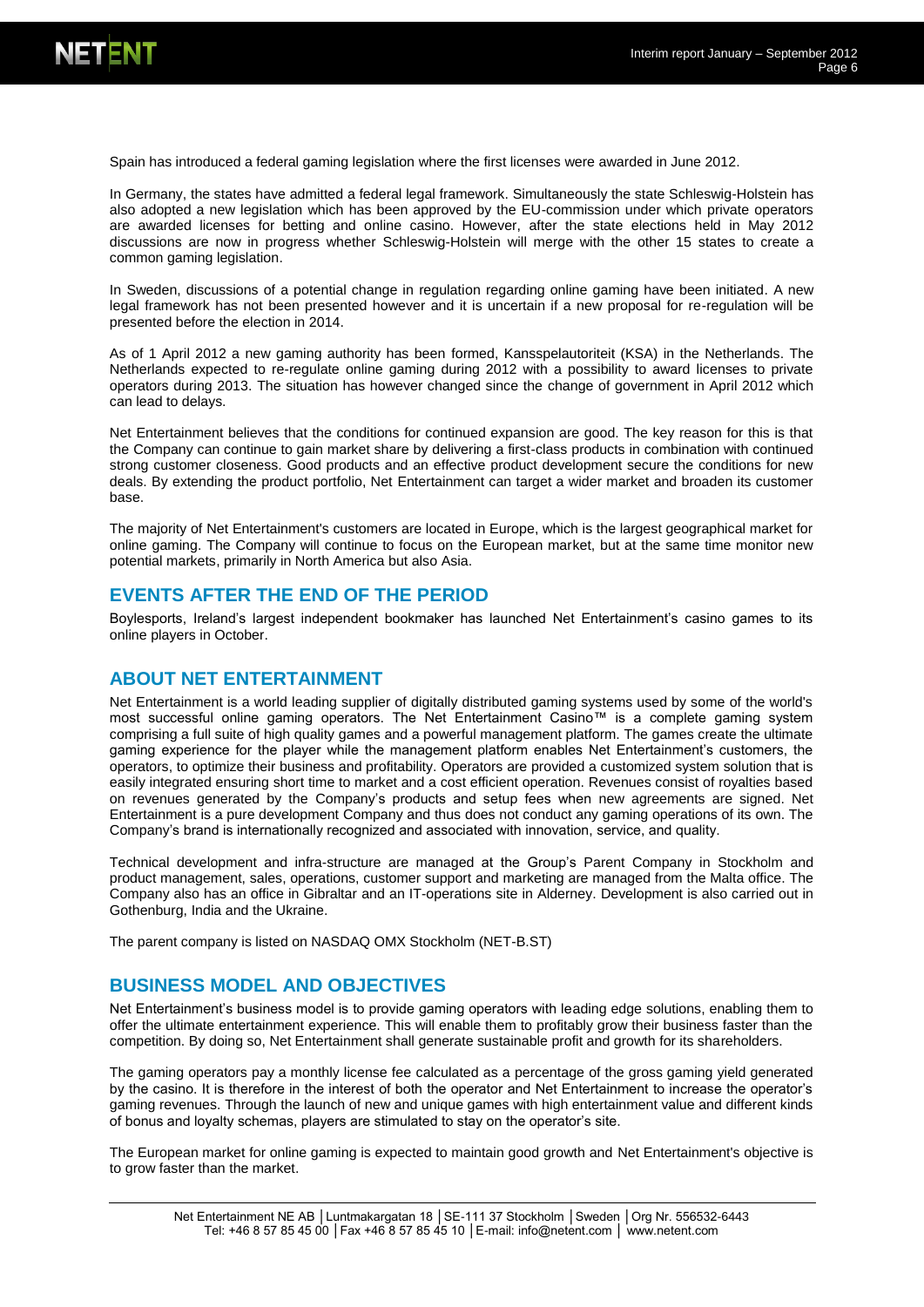

### **PERSONNEL AND ORGANIZATION**

At the end of the period, the number of employees amounted to 265 versus 225 people one year ago. Including external recourses such as dedicated persons with contract suppliers and subcontractors, Net Entertainment employed 376 (313) persons.

#### **INCENTIVE PROGRAM**

#### PROGRAM 2012-2015

The Annual General Meeting on April 18, 2012 resolved to introduce a long-term incentive program intended for senior management and key employees within the Net Entertainment Group. The resolution entailed the issue of a maximum of 350,000 share option rights to personnel with permanent employment within Net Entertainment to subscribe for an equal amount of shares in Net Entertainment NE AB. At the end of the quarter, 114,994 share option rights had been subscribed for, corresponding to the same amount of shares.

The strike price for the shares was determined to SEK 85.83 and subscription of shares can be made during the period August 1 to October 1, 2015. In the case of full subscription of these share option rights the parent company's equity will increase by SEK 9.9 million.

To stimulate participation in the program the board has resolved to offer a loyalty compensation which will be paid one month prior to maturity of the options to participants who are still employed at the date of payment and have not resigned and meet certain other conditions. The compensation can amount to a maximum of 50 percent of paid premium or SEK 1,0 million including social security costs paid by the Company. This commitment is accrued for in the accounts on an ongoing basis considering forecasted employee turnover and interest.

#### PROGRAM 2011-2014

The Annual General Meeting in April 2011 resolved to introduce a long-term incentive program intended for senior management and key employees within Net Entertainment. At the end of the quarter, the total outstanding share option rights amounted to 353,100 corresponding to the same number of shares. The strike price for the shares is determined to SEK 70.20 and subscription of shares can be made during the period August 1 to October 1, 2014. In the case of full subscription of these share option rights the parent company's equity will increase by SEK 24.8 million. Further information about this program can be viewed in the annual report 2011.

#### PROGRAM 2009-2012

The Annual General Meeting in April 2009 resolved to introduce a long-term incentive program intended for management and key employees within Net Entertainment. The strike price for the shares was determined to SEK 71.70 and subscription of shares was made during the period May 15 to July 15, 2012.

No shares were subscribed for during this period as the share price did not exceed the strike price and all share option rights were therefore unused. There are thus no outstanding share option rights at the end of the quarter for this program.

#### **PARENT COMPANY**

The parent company's revenues for the third quarter amounted to SEK 80.4 (76.6) million. Operating profit amounted to SEK 6.0 (6.1) million. The operating margin was 7.5 (7.9) percent for the third quarter. Currency effects on inter-company transactions are included in financial items. Profit after tax was SEK 2.9 (4.4) million for the third quarter.

Revenues in the parent company come from services provided to subsidiaries. No development costs are capitalized in the parent company as projects are ordered and owned by subsidiaries in Malta. Some parts of the technologies are still owned by the parent company and generate inter-company royalty revenues.

The parent Company's revenues for the period January-September amounted to SEK 259.6 (231.2) million. Operating profit amounted to SEK 17.6 (20.7) million and the operating margin was 6.8 (9.0) percent. Profit after tax amounted to SEK 11.1 (16.0) million.

Cash and cash equivalents in the parent company at the end of the period amounted to SEK 7.8 (11.9) million.

Investments in property, plant and equipment amounted to SEK 9.2 (9.3) million for the period January-September 2012.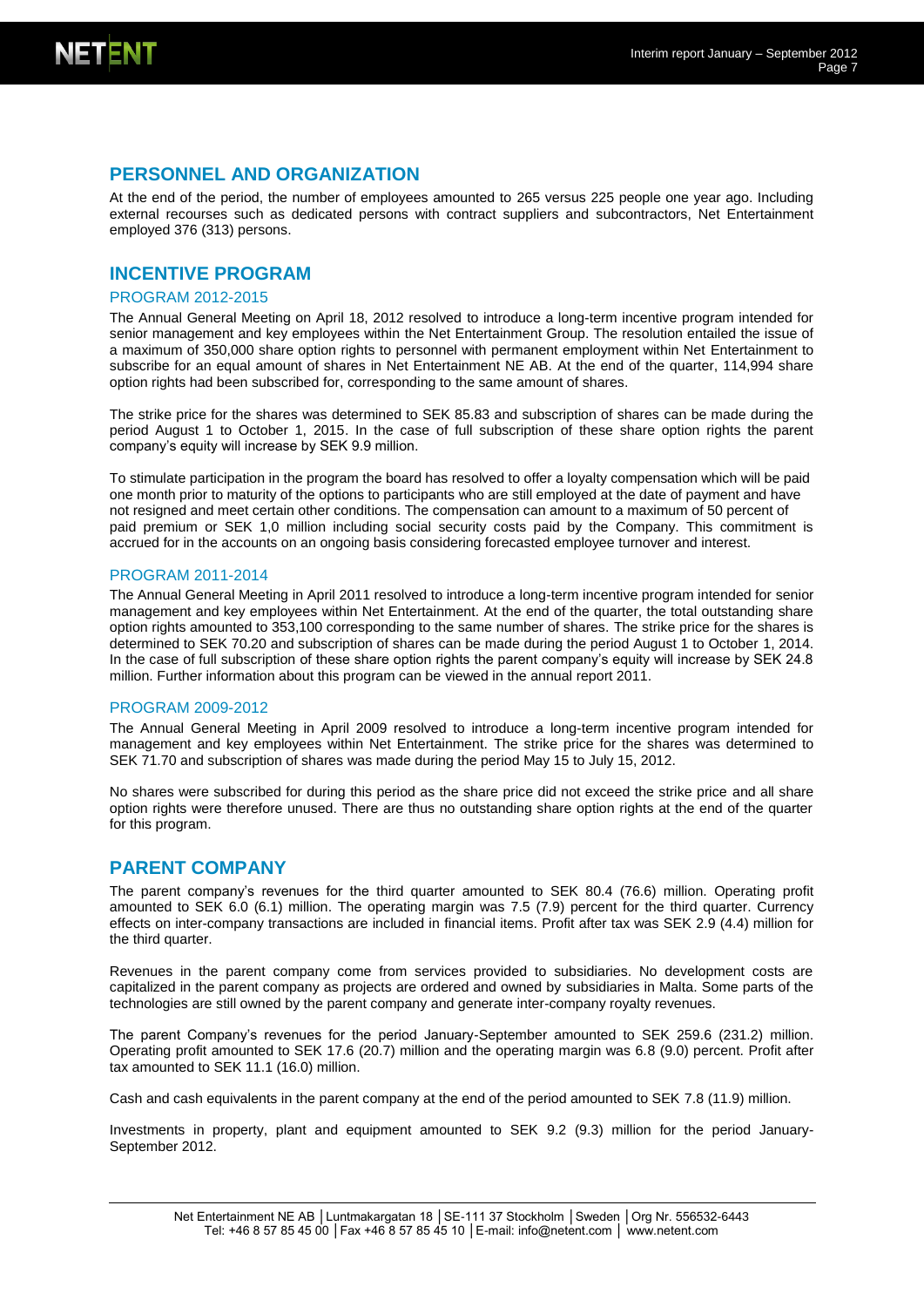

# **ACCOUNTING POLICIES**

Net Entertainment prepares its financial statements in accordance with the International Financial Reporting Standards (IFRS) as approved by the European Union. The Goup's interim report has been prepared in accordance with IAS 34, Interim Financial Reporting. The parent company uses the same accounting principles as the Group, with the addition of the Swedish Financial Reporting Board's recommendation RFR 2, Accounting for Legal Entities. The same accounting and valuation principles have been applied as in the 2011 annual report. For further information on the principles, please refer to the annual report on [www.netent.com.](http://www.netent.com/)

Amounts are expressed in SEK (thousands of Swedish Kronor) unless otherwise indicated. Amounts or figures in parentheses indicate comparative figures for the corresponding period last year.

#### **RISKS AND UNCERTAINTIES**

Net Entertainment's operations are exposed to certain risks that could have a varying impact on earnings or financial position. These can be divided into industry, operational, and financial risks. The management's general view of the risks that may affect operations has not changed significantly compared with the description given in the most recently published annual report. The description below is a summary. For a detailed description of the risk profile, see Net Entertainment's 2011 Annual Report, pages 31-34 and page 63-64.

#### INDUSTRY AND OPERATIONAL RISKS

As specific industry-related operational risks it is noted that since gaming is regulated by law on most national markets, Net Entertainment, as supplier of casino games, and its customers are dependent on the legal situation of the gaming industry, and can be significantly affected by political decisions and legislative changes. Net Entertainment has a Class 4 license on Malta, which enables the delivery of systems and certain associated services to the Company's customers. The Company also has a category 2 license on Alderney. It is crucial that these licenses are maintained and extended. An extended license for another five years was obtained in November 2010 for the Malta license and the Alderney license is valid until further notice.

Other operational risks include the Group's dependency on access to qualified employees, maintaining larger customer contracts, and protecting internally developed products, intellectual property, and contracts. Like all Internet-based services, the system can suffer from operational interruptions. These can be caused by many different reasons, and may be either within or outside of Net Entertainment's control. In case of operational interruptions, the Company's product is entirely or partially unavailable for the end user, which affects the gaming operator's income and thus the license income for Net Entertainment.

The Group's competitors and general market fluctuations naturally also affect the Company's situation. With Net Entertainment's success the Company has at various times been sued for alleged infringement of intangible rights. Although the Company has not lost in any such allegation there could be a risk for a negative effect in the future in the case a court would rule to the Company's disadvantage. Each case involves costs in varying extent for legal advisors.

#### FINANCIAL RISKS AND TAXES

The Group's results are exposed to changes in exchange rates as the majority of the revenues are in Euro, and most costs are in the Swedish Krona. The Group's revenues in Euro are also affected indirectly by the end customer's (the players) currency which can be different from the billing currency. Profit and equity are also affected by changes in exchange rates when foreign subsidiaries' earnings, assets and liabilities are translated to SEK. The Group does not hedge its net exposure to currency fluctuations.

The Group's tax expense is affected by in which country where the Group conducts operations where the profit is generated and tax laws in each respective country. Extensive assessments are required in order to establish the provisions for income tax. There are many transactions and calculations where the final tax is uncertain at the time when the transactions and calculations are taking place. The Company has with legal experts assessed how tax rules affect the business to ensure a correct tax situation. This also applies to indirect taxes. The Company reports and pays the tax authorities the tax amounts the Company and its legal experts deem are correct. However, these amounts may be insufficient if tax authorities make more restrictive interpretations of tax regulations than the Company has done and deems as correct.

#### **NOMINATING COMMITTEE**

In accordance with the principles resolved by the Annual General Meeting 2012 for appointment of nominating committee, Per Hamberg (appointed by the Hamberg family), Christoffer Lundström (Provobis Invest AB) and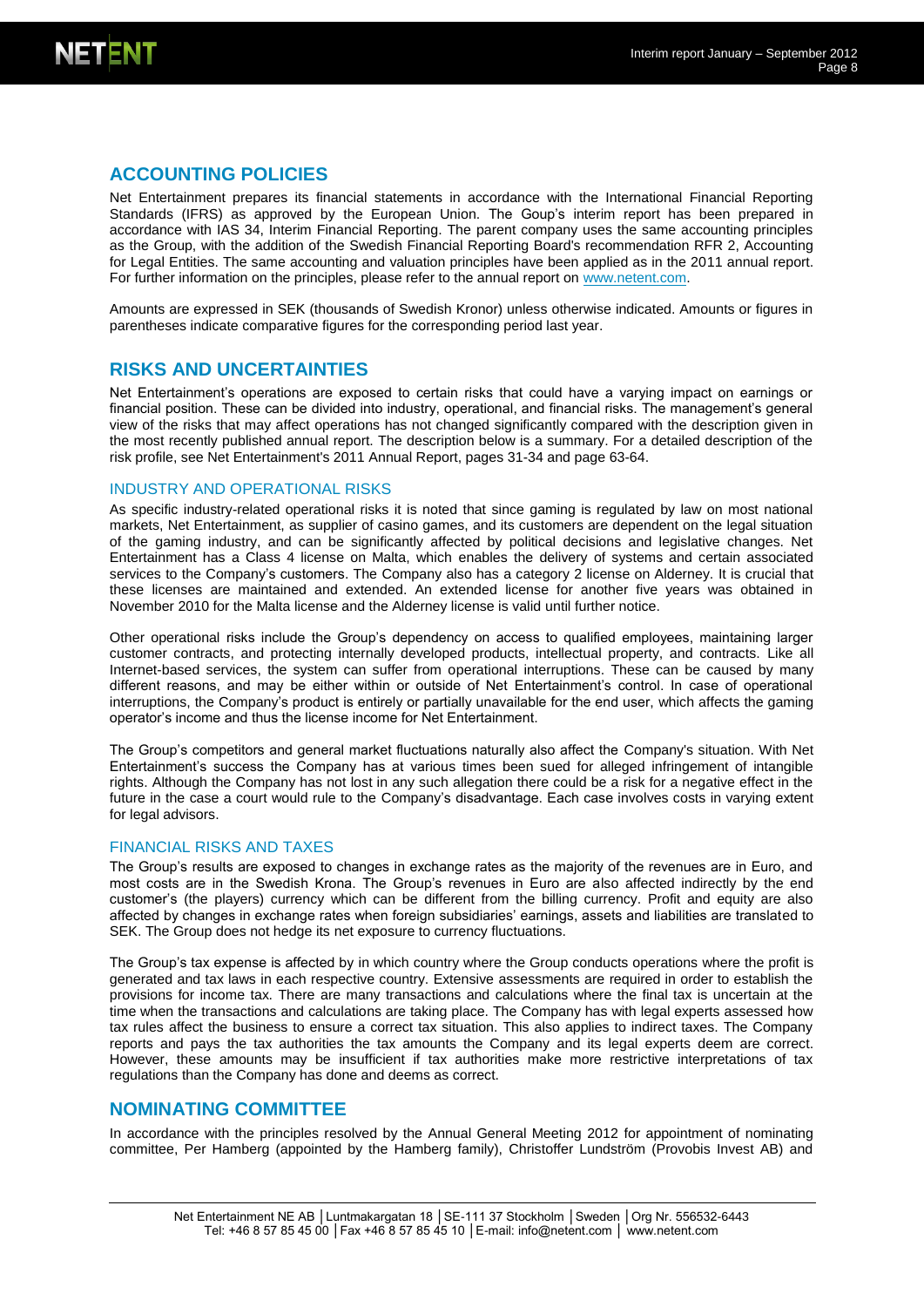

Martin Wattin (Kling family) have been appointed to, together with the Chairman of the Board of Directors Vigo Carlund, form nominating committee for the Annual General Meeting 2013.

The nominating committee is to prepare proposals for decisions at the Annual General Meeting in 2013 as regards the Chairman of the meeting, Chairman and other members of the Board of Directors, auditor when applicable, remuneration for the Board of Directors and auditor, and principles for appointment of the nominating committee. The period in office of the nominating committee runs until a new nominating committee is appointed in accordance with decisions on appointment of a nominating committee at the annual general meeting in 2013.

Shareholders can submit proposals to the nominating committee until December  $3<sup>rd</sup>$  2012 at: Nominating Committee, Net Entertainment NE AB, Luntmakargatan 18, SE-111 37 Stockholm, Sweden and nomination@netent.com. The nominating committee's proposal will be published at the latest in connection with the notice for the Annual General Meeting.

#### **ANNUAL GENERAL MEETING**

The Annual General Meeting will be held in Stockholm on April 25, 2013.

#### **PRESENTATION OF INTERIM REPORT**

On Thursday, October 25 at 9.00 the report will be presented by CEO Per Eriksson at the Company's office Luntmakargatan 18 in Stockholm. The presentation can be followed live via webcast on Net Entertainment's websit[e www.netent.com.](http://www.netent.com/)

#### **FINANCIAL INFORMATION**

Net Entertainment intends to distribute financial reports on the dates below.

| Earnings report and report for the fourth quarter 2012 | <b>February 14, 2013</b> |
|--------------------------------------------------------|--------------------------|
| Interim report January-March 2013                      | April 25, 2013           |
| Annual General Meeting                                 | April 25, 2013           |
| Interim report January-June 2013                       | July 12, 2013            |
| Interim report January-September 2013                  | October 24, 2013         |
| Earnings report and report for the fourth quarter 2013 | February 13, 2014        |

Financial reports, press releases, and other information are available from the date of publication on Net Entertainment's websit[e www.netent.com.](http://www.netent.com/) 

The Board of Directors and the CEO certify that the interim report gives a true and fair view of the operations, position, and results of the Group and parent company and describes principal risks and uncertainties facing the Company and Group companies.

Stockholm October 24, 2012

| Vigo Carlund<br>Chairman of the Board of<br><b>Directors</b>                           | Fredrik Erbing  | Mikael Gottschlich     | Peter Hamberg                                        |
|----------------------------------------------------------------------------------------|-----------------|------------------------|------------------------------------------------------|
| Michael Knutsson                                                                       | Pontus Lindwall | Maria Redin            |                                                      |
| Per Eriksson<br>President and CEO                                                      |                 |                        |                                                      |
| Questions may be directed to:                                                          |                 |                        |                                                      |
| Per Eriksson<br>President and CEO<br>Phone: +46 8 5785 4500<br>per.eriksson@netent.com |                 | Maria Hedengren<br>CFO | Phone: +46 8 5785 4500<br>maria.hedengren@netent.com |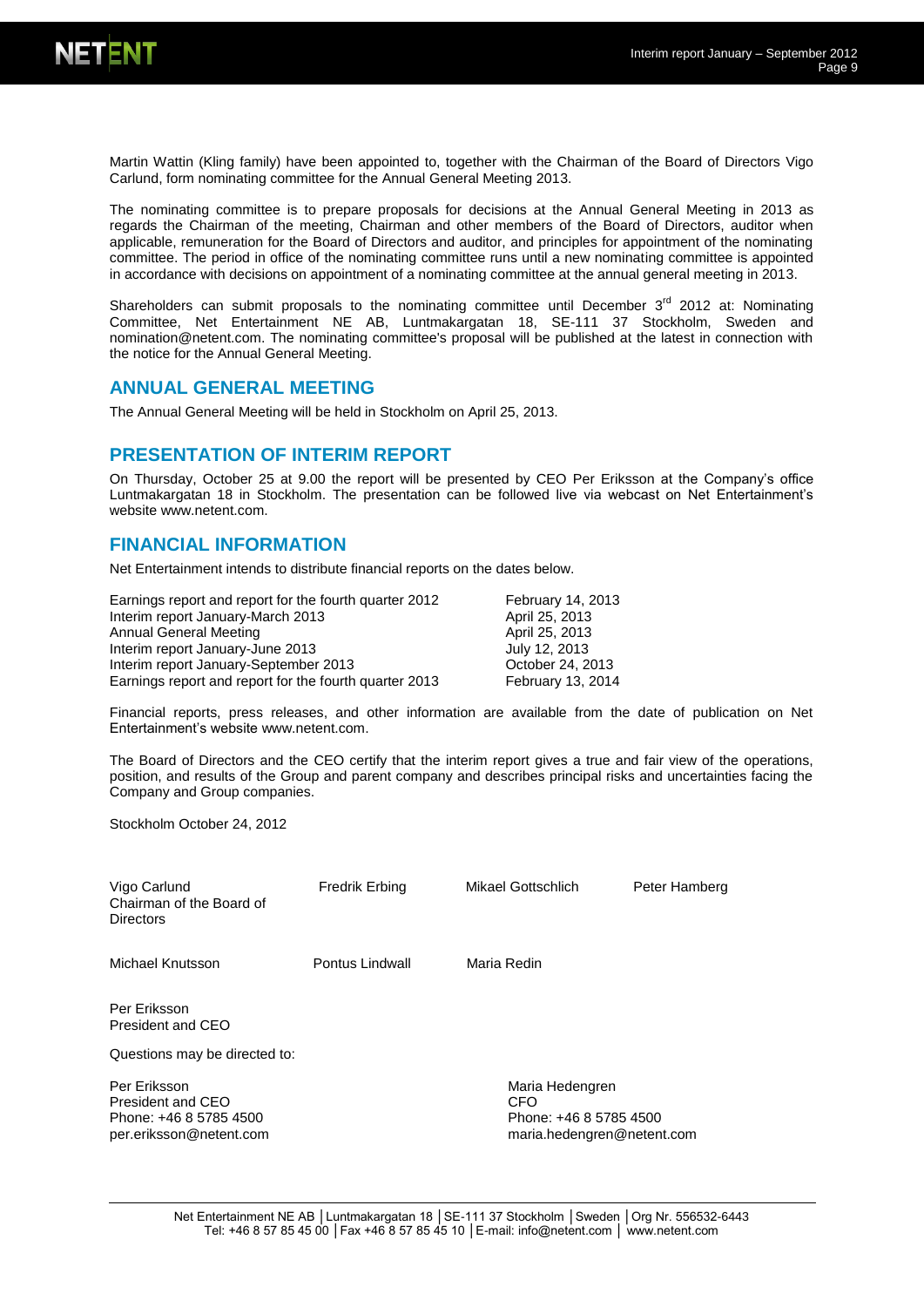

# **LEGAL DISCLAIMER**

Certain statements in this report are forward-looking and the actual outcomes may be materially different. In addition to the factors discussed, other factors could have an impact on actual outcomes. Such factors include developments for customers, competitors, the impact of economic and market conditions, national and international legislation and regulations, fiscal regulations, the effectiveness of copyright for computer systems, technological developments, fluctuations in exchange rates and interest rates and political risks.

#### **PUBLICATION**

The information in this interim report is such information that Net Entertainment NE AB (publ) is required to publicly disclose under the Securities Market Act and/or Financial Instruments Trading Act. The information was submitted for publication on October 25, 2012 at 7.30 am.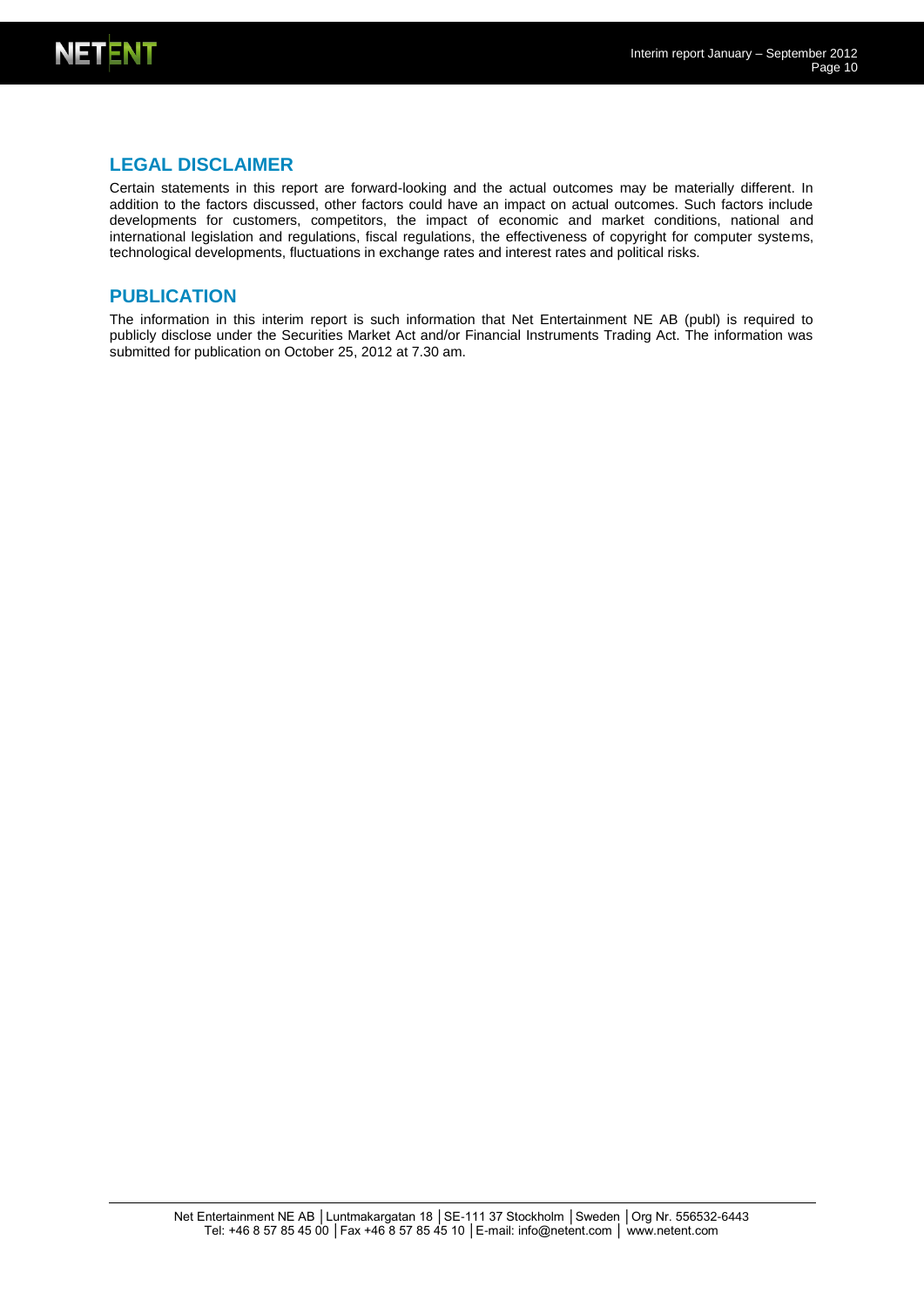# **AUDITORS' REVIEW REPORT**

#### INTRODUCTION

We have reviewed the interim report for Net Entertainment NE AB (publ) for the period 1 January – 30 September 2012. The Board of Directors and the Chief executive officer are responsible for the preparation and presentation of this interim report in accordance with IAS 34 and the Annual Accounts Act. Our responsibility is to express a conclusion on this interim report based on our review.

#### SCOPE OF REVIEW

We conducted our review in accordance with the Standard on Review Engagements (SÖG) 2410, Review of Interim Financial Information Performed by the Independent Auditor of the Entity. A review consists of making inquiries, primarily of persons responsible for financial and accounting matters, and applying analytical and other review procedures. A review has a different focus and is substantially less in scope than an audit conducted in accordance with ISA and other generally accepted auditing practices. The procedures performed in a review do not enable us to obtain a level of assurance that would make us aware of all significant matters that might be identified in an audit. Therefore, the conclusion expressed based on a review does not give the same level of assurance as a conclusion expressed based on an audit.

#### **CONCLUSION**

Based on our review, nothing has come to our attention that causes us to believe that the interim report is not, in all material respects, prepared for the Group in accordance with IAS 34 and the Annual Accounts Act, and for the Parent Company in accordance with the Annual Accounts Act.

Stockholm 24 October 2012

Deloitte AB

Therése Kjellberg

Authorized Public Accountant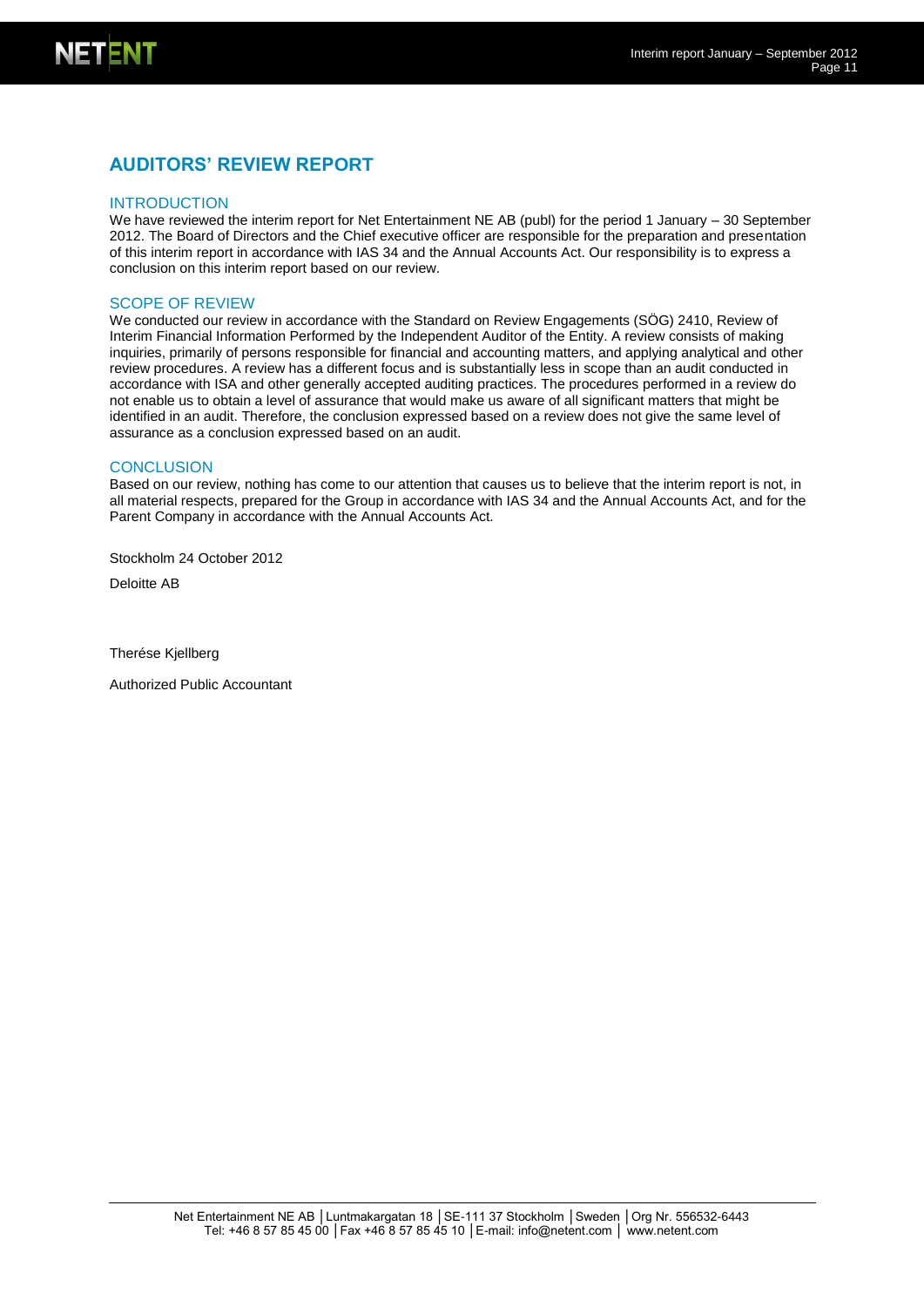# **CONDENSED CONSOLIDATED INCOME STATEMENTS AND STATEMENTS OF TOTAL INCOME FOR THE GROUP**

|                                                                            | Jul-Sep    | Jul-Sep      | Jan-Sep    | Jan-Sep      | Jan-Dec    |
|----------------------------------------------------------------------------|------------|--------------|------------|--------------|------------|
| <b>INCOME STATEMENTS</b>                                                   | 2012       | 2011         | 2012       | 2011         | 2011       |
| Revenues                                                                   | 121,918    | 111,189      | 380,994    | 305,970      | 426,838    |
| Other revenues                                                             | 554        | 245          | 1,000      | 552          | 780        |
| <b>Total operating revenues</b>                                            | 122,472    | 111,434      | 381,994    | 306,522      | 427,618    |
| Personnel expenses                                                         | $-36, 209$ | $-40,432$    | $-114,915$ | $-111,303$   | $-146,547$ |
| Depreciation and amortization                                              | $-19,015$  | $-12,371$    | $-53,286$  | $-31,302$    | $-45,823$  |
| Other operating expenses                                                   | $-31,151$  | $-24,617$    | $-97,985$  | $-76,453$    | $-105,535$ |
| <b>Total operating expenses</b>                                            | $-86,375$  | $-77,420$    | $-266,186$ | $-219,058$   | $-297,905$ |
| <b>Operating profit</b>                                                    | 36,097     | 34,014       | 115,808    | 87,464       | 129,713    |
| Financial items                                                            | $-1,978$   | 646          | $-2,030$   | 1,302        | -719       |
| Profit before tax                                                          | 34,119     | 34,660       | 113,778    | 88,766       | 128,994    |
| Tax on the period's profit                                                 | $-3,302$   | $-3,707$     | $-11,586$  | $-9,788$     | $-13,380$  |
| Profit for the period                                                      | 30,817     | 30,953       | 102,191    | 78,978       | 115,614    |
| Earnings per share before dilution (SEK)                                   | 0.78       | 0.78         | 2.58       | 2.00         | 2.92       |
| Earnings per share after dilution (SEK)                                    | 0.78       | 0.78         | 2.58       | 2.00         | 2.92       |
| Average number of shares                                                   |            |              |            |              |            |
| - before dilution                                                          | 39,553,716 | 39, 553, 716 | 39,553,716 | 39,553,716   | 39,553,716 |
| - after dilution                                                           | 39,573,407 | 39,553,716   | 39,553,716 | 39, 553, 716 | 39,553,716 |
| Operating margin                                                           | 29.5%      | 30.5%        | 30.3%      | 28.5%        | 30.3%      |
| Effective tax rate                                                         | 9.7%       | 10.7%        | 10.2%      | 11.0%        | 10.4%      |
| Profit for the period attributable to parent                               |            |              |            |              |            |
| company shareholders                                                       | 30,817     | 30,953       | 102,191    | 78,978       | 115,614    |
| <b>STATEMENTS OF TOTAL INCOME</b>                                          |            |              |            |              |            |
| Profit for the period                                                      | 30,817     | 30,953       | 102,191    | 78,978       | 115,614    |
|                                                                            |            |              |            |              |            |
| <b>Other total income</b>                                                  |            |              |            |              |            |
| Exchange differences arising from the<br>translation of foreign operations | $-7,880$   | 2,295        | $-10,412$  | 4,726        | $-911$     |
| Sum of other total income for the period.<br>net after tax                 | $-7,880$   | 2,295        | $-10,412$  | 4,726        | $-911$     |
| Total income for the period                                                | 22,937     | 33,248       | 91,779     | 83,704       | 114,703    |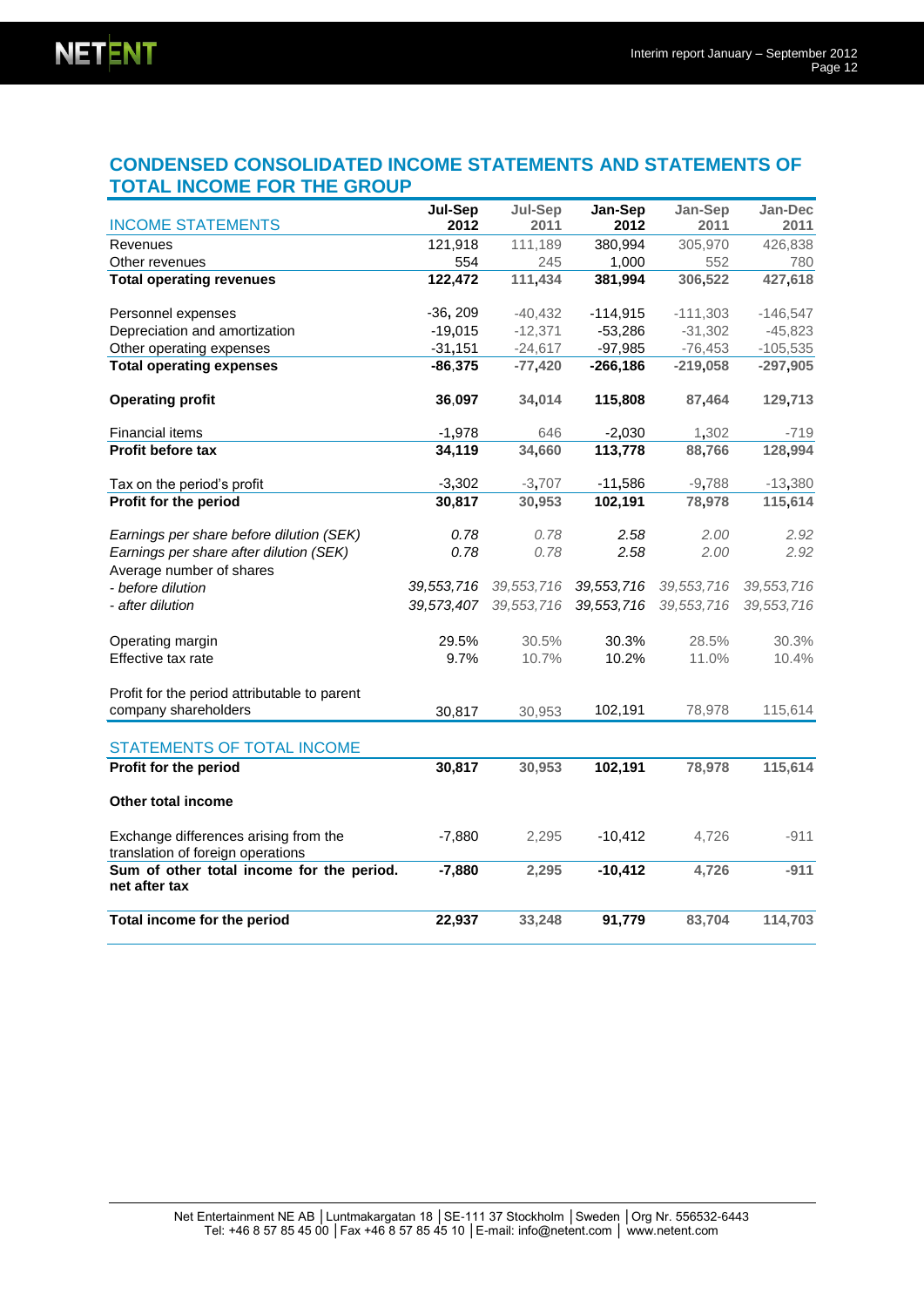# **CONDENSED CONSOLIDATED BALANCE SHEETS**

| <b>ASSETS</b>                         | 2012-09-30 | 2011-09-30 | 2011-12-31 |
|---------------------------------------|------------|------------|------------|
| Intangible assets                     | 158,003    | 124.626    | 133,142    |
| Property, plant, and equipment        | 49.778     | 46.749     | 50,412     |
| <b>Total non-current assets</b>       | 207.781    | 171.375    | 183,554    |
| Accounts receivable                   | 5.625      | 2.482      | 3.680      |
| Prepaid expenses and accrued revenues | 55.824     | 52.221     | 54.788     |
| Other receivables                     | 30.842     | 45.275     | 38.473     |
| Funds held on behalf of licensees1    | 87.667     | 25,382     | 87,689     |
| Cash and cash equivalents             | 57.456     | 50,040     | 74.234     |
| <b>Total current assets</b>           | 237,414    | 175.400    | 258,864    |
| <b>TOTAL ASSETS</b>                   | 445.195    | 346,775    | 442.418    |

| <b>EQUITY AND LIABILITIES</b>                     | 2012-09-30 | 2011-09-30 | 2011-12-31 |
|---------------------------------------------------|------------|------------|------------|
| Share capital                                     | 1.191      | 1.191      | 1.191      |
| Other capital contributed                         | 41.624     | 40.904     | 40.904     |
| Reserves                                          | $-17.881$  | $-1.832$   | $-7.469$   |
| Retained earnings including profit for the period | 226.440    | 166.722    | 203,357    |
| <b>Total equity</b>                               | 251,374    | 206,985    | 237,983    |
| Accounts payable                                  | 23.137     | 21,309     | 33,498     |
| Current tax liabilities                           | 14.899     | 14.828     | 18.512     |
| Other liabilities                                 | 116,222    | 65,117     | 118,710    |
| Accrued expenses and prepaid revenues             | 39.562     | 38,536     | 33.715     |
| <b>Total current liabilities</b>                  | 193.821    | 139.790    | 204.435    |
| <b>TOTAL EQUITY AND LIABILITIES</b>               | 445.195    | 346,775    | 442.418    |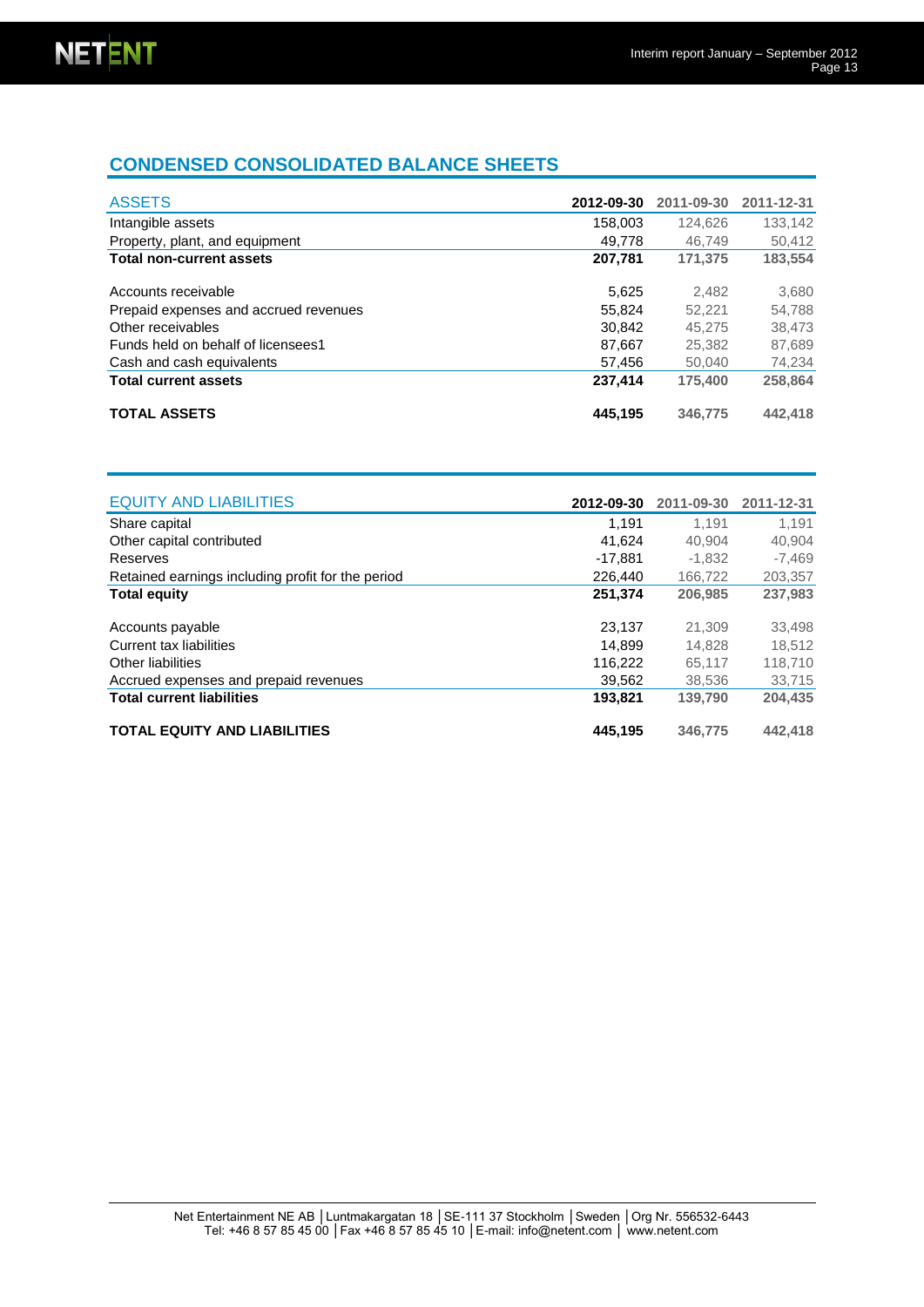# **CONDENSED CONSOLIDATED CASH FLOW STATEMENTS**

|                                                                           | Jul-Sep<br>2012 | <b>Jul-Sep</b><br>2011   | Jan-Sep<br>2012 | Jan-Sep<br>2011 | Jan-Dec<br>2011 |
|---------------------------------------------------------------------------|-----------------|--------------------------|-----------------|-----------------|-----------------|
| Operating profit                                                          | 36,097          | 34,014                   | 115,808         | 87,464          | 129,713         |
| Adjustment for items not included in cash flows:                          |                 |                          |                 |                 |                 |
| Depreciation and amortization                                             | 19,015          | 12,371                   | 53,286          | 31,302          | 45,823          |
| Other                                                                     | $-2.190$        | 988                      | $-1.739$        | 1.699           | $-430$          |
| Interest received/paid                                                    | -63             | $-46$                    | $-289$          | 35              | 254             |
| Interest tax/paid                                                         | $-2,204$        | $-1,261$                 | $-16,007$       | $-6,222$        | $-6,060$        |
| Cash flows from operating activities before<br>changes in working capital | 50,657          | 46,066                   | 151,060         | 114,278         | 169,300         |
| Changes in working capital                                                | $-2,591$        | $-335$                   | $-2,329$        | 32,184          | ,33,951         |
| Cash flows from operating activities                                      | 48,066          | 45,731                   | 148.731         | 146.462         | 203,251         |
| Capitalized intangible assets                                             | $-19,948$       | $-16,846$                | $-71,125$       | $-54,633$       | $-77,539$       |
| Acquisition of property, plant, and equipment                             | $-6,849$        | $-5,185$                 | $-16,321$       | $-12,403$       | $-21,505$       |
| Cash flows from investing activities                                      | $-26,798$       | $-22,031$                | $-87.446$       | $-67.036$       | $-99,044$       |
| Transfer to shareholders                                                  |                 | $\overline{\phantom{a}}$ | $-79,107$       | $-79,107$       | $-79,107$       |
| Received premium for share option rights                                  |                 |                          | 720             | 2,542           | 2,542           |
| Cash flows from financing activities                                      |                 | $\overline{\phantom{a}}$ | $-78,387$       | $-76,565$       | $-76,565$       |
| Cash flow for the period                                                  | 21,268          | 23,700                   | $-17,102$       | 2,861           | 27,642          |
| Cash and cash equivalents at beginning of<br>period                       | 36,546          | 26,109                   | 74.234          | 47.034          | 47.034          |
| Exchange rate differences in cash and cash<br>equivalents                 | $-358$          | 231                      | 324             | 145             | $-442$          |
| Cash and cash equivalents at end of period                                | 57,456          | 50,040                   | 57,456          | 50,040          | 74,234          |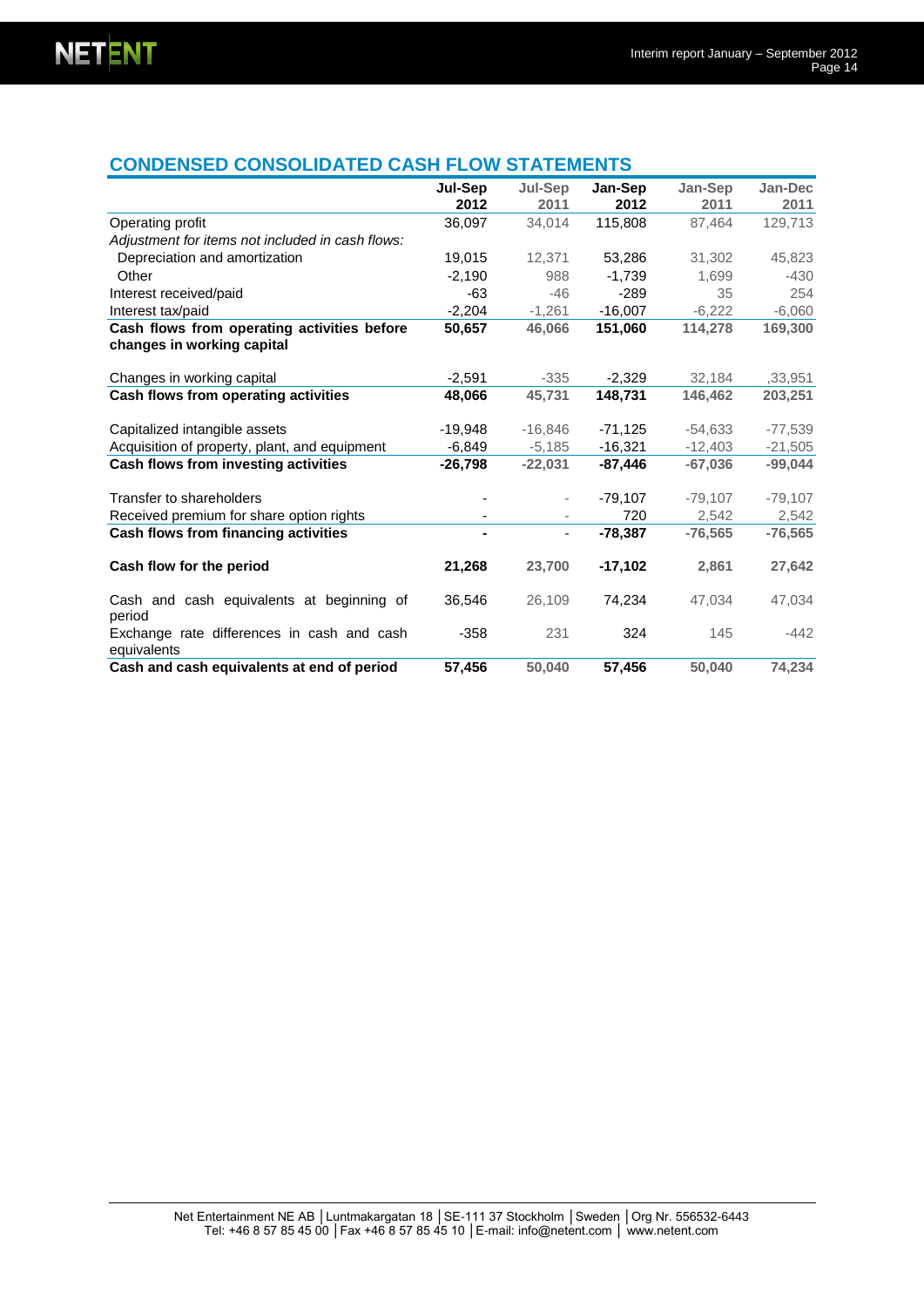# **CONDENSED CONSOLIDATED CHANGES IN EQUITY**

|                                          |         | Other       |          |           |           |
|------------------------------------------|---------|-------------|----------|-----------|-----------|
|                                          | Share   | capital     |          | Retained  | Total     |
| 2011                                     | capital | contributed | Reserves | earnings  | equity    |
| Opening equity 2011-01-01                | 1,191   | 38,362      | $-6,558$ | 166.850   | 199,845   |
| Total income for the period Jan-Mar      |         |             | -528     | 22,888    | 22,360    |
| Closing equity 2011-03-31                | 1,191   | 38,362      | $-7,086$ | 189,738   | 222,205   |
| Transfer to shareholders                 |         |             |          | $-79.107$ | $-79,107$ |
| Premium received for share option rights |         | 2,542       |          |           | 2,542     |
| Total income for the period Apr-Jun      |         |             | 2,959    | 25,137    | 28,096    |
| Closing equity 2011-06-30                | 1,191   | 40,904      | $-4,127$ | 135,768   | 173,736   |
| Total income for the period Jul-Sep      |         |             | 2,295    | 30.953    | 33,248    |
| Closing equity 2011-09-30                | 1,191   | 40,904      | $-1,832$ | 166,722   | 206,985   |
| Total income for the period Oct-Dec      |         |             | $-5,637$ | 36,636    | 30,999    |
| Closing equity 2011-12-31                | 1,191   | 40,904      | $-7,469$ | 203,357   | 237,983   |

|                                          |         | Övrigt      |           |                    | Summa     |
|------------------------------------------|---------|-------------|-----------|--------------------|-----------|
|                                          | Aktie   | tillskjutet |           | <b>Balanserade</b> | eget      |
| 2012                                     | kapital | kapital     | Reserver  | vinstmedel         | kapital   |
| Opening equity 2012-01-01                | 1,191   | 40.904      | $-7,469$  | 203,357            | 237,983   |
| Total income for the period Jan-Mar      |         |             | $-694$    | 34.636             | 33,942    |
| Closing equity 2012-03-31                | 1,191   | 40,904      | $-8,163$  | 237,993            | 271,925   |
|                                          |         |             |           |                    |           |
| Transfer to shareholders                 |         |             |           | $-79.107$          | $-79,107$ |
| Premium received for share option rights |         | 720         |           |                    | 720       |
| Total income for the period Apr-Jun      |         |             | $-1.838$  | 36.737             | 34,899    |
| Closing equity 2012-06-30                | 1,191   | 41,624      | $-10,001$ | 195,622            | 228,437   |
| Total income for the period Jul-Sep      |         |             | $-7,880$  | 30.817             | 22,397    |
| Closing equity 2012-09-30                | 1,191   | 41,624      | $-17,881$ | 226,440            | 251.374   |

Det finns inget minoritetsintresse i koncernen. Allt eget kapital är således hänförligt till moderbolagets aktieägare.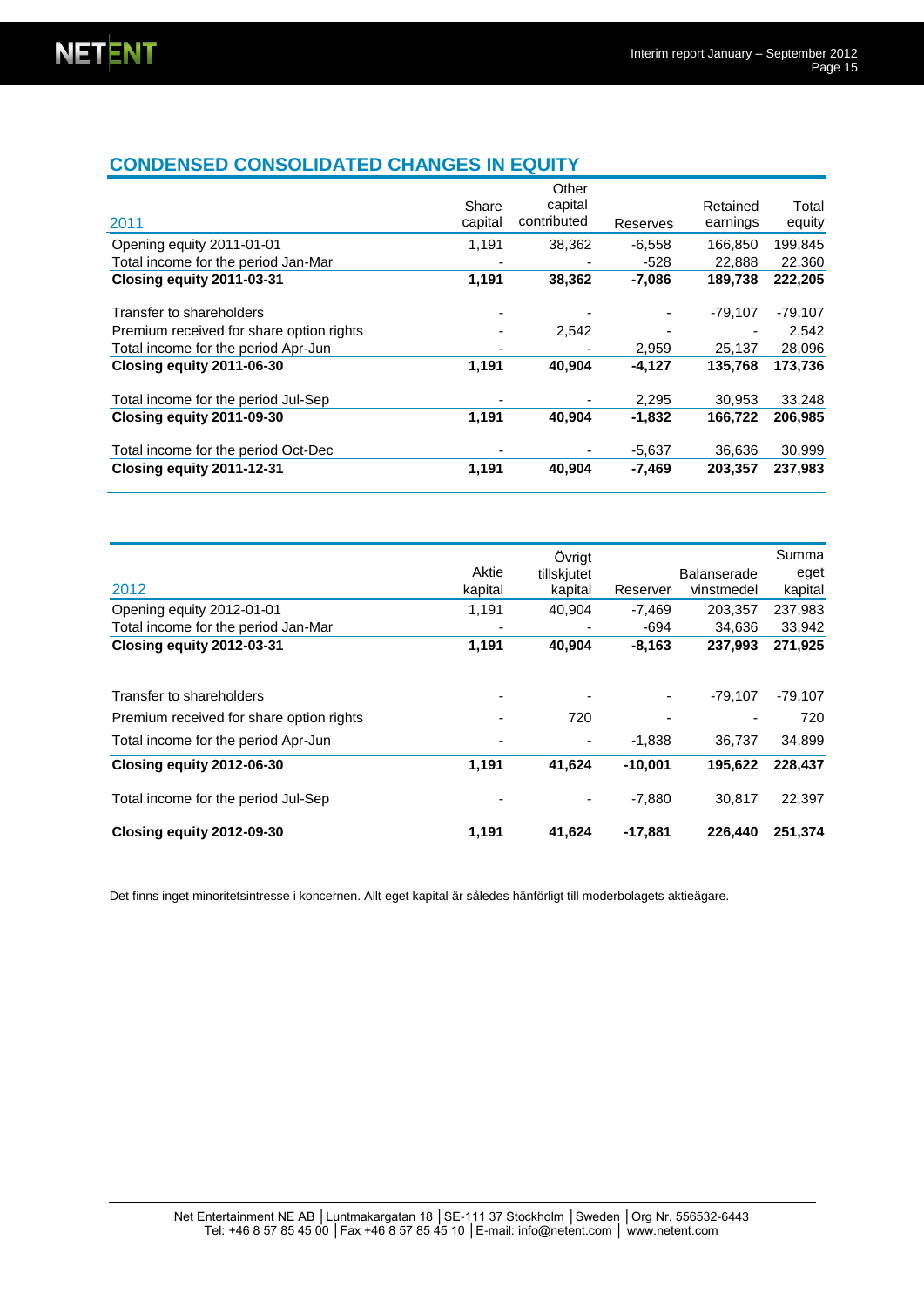# **CONSOLIDATED KEY DATA AND FIGURES**

|                                                                                | <b>Jul-Sep</b><br>2012 | Jul-Sep<br>2011 | Jan-Sep<br>2012 | Jan-Sep<br>2011 | Jan-Dec<br>2011 |
|--------------------------------------------------------------------------------|------------------------|-----------------|-----------------|-----------------|-----------------|
| Operating revenues (SEK thousands)                                             | 122,472                | 111,434         | 381,994         | 306,522         | 427,618         |
| Operating euro based revenues (EUR thousands)                                  | 14,565                 | 12,166          | 43,750          | 33,967          | 47,281          |
| Operating margin (percent)                                                     | 29.5                   | 30.5            | 30.3            | 28.5            | 30.3            |
| Profit margin (percent)                                                        | 27.9                   | 31.1            | 29.8            | 29.0            | 30.2            |
| EBITDA margin (percent)                                                        | 45.0                   | 41.6            | 44.3            | 38.7            | 41.0            |
| Return on shareholders' equity (percent)                                       | 56.1                   | 53.8            | 56.1            | 53.8            | 52.8            |
| Equity/assets ratio (percent)                                                  | 56.5                   | 59.7            | 56.5            | 59.7            | 53.8            |
| Quick ratio (percent)                                                          | 122.5                  | 125.5           | 122.5           | 125.5           | 126.6           |
| Net interest-bearing liabilities (SEK thousands) <sup>1</sup>                  | $-57,456$              | $-50,040$       | $-57,456$       | $-50,040$       | $-74,234$       |
| Net debt/equity ratio (multiple)                                               | $-0.2$                 | $-0.2$          | $-0.2$          | $-0.2$          | $-0.3$          |
| Average number of employees                                                    | 251                    | 228             | 244             | 217             | 220             |
| Employees at period's end                                                      | 265                    | 225             | 265             | 225             | 231             |
| Employees and external resources at period's end                               | 376                    | 313             | 376             | 313             | 324             |
| Earnings per share before and after dilution                                   | 0.78                   | 0.78            | 2.58            | 2.00            | 2.92            |
| Equity per share (SEK)                                                         | 6.38                   | 5.23            | 6.38            | 5.23            | 6.02            |
| Average number of outstanding shares before dilution                           | 39.553.716             | 39.553.716      | 39,553,716      | 39,553,716      | 39,553,716      |
| Average number of outstanding shares after dilution                            | 39,573,407             | 39,553,716      | 39,553,716      | 39,553,716      | 39,553,716      |
| Number of outstanding shares at the period's end before 39,553,716<br>dilution |                        | 39,553,716      | 39,553,716      | 39,553,716      | 39,553,716      |
| Number of outstanding shares at the period's end after 39,906,816<br>dilution  |                        | 39,553,716      | 39,906,816      | 39,553,716      | 39,553,716      |

<sup>1</sup> A negative figure means that the Group has a net cash position (positive cash flow and no interest-bearing liabilities)

# **CONSOLIDATED KEY DATA AND FIGURES BY QUARTER**

|                                                   | 2012           |                |        |        |        |                | 2011   |        | 2010           |
|---------------------------------------------------|----------------|----------------|--------|--------|--------|----------------|--------|--------|----------------|
|                                                   | Q <sub>3</sub> | Q <sub>2</sub> | Q1     | Q4     | Q3     | Q <sub>2</sub> | Q1     | Q4     | Q <sub>3</sub> |
| Operating revenues (SEK millions)                 | 122.5          | 132.0          | 127.5  | 121.1  | 111.4  | 99.9           | 95.2   | 99.6   | 91.6           |
| Operating eurobased revenues (EUR millions)       | 14.6           | 14.9           | 14.3   | 13.3   | 12.2   | 11.1           | 10.7   | 10.8   | 9.8            |
| Operating profit (SEK million)                    | 36.1           | 39.6           | 40.1   | 42.2   | 34.0   | 27.2           | 26.3   | 33.8   | 34.1           |
| Operating margin (percent)                        | 29.5           | 30.0           | 31.4   | 34.9   | 30.5   | 27.2           | 27.6   | 33.9   | 37.2           |
| EBITDA-margin (percent)                           | 45.0           | 43.4           | 44.5   | 46.9   | 41.6   | 37.2           | 37.0   | 43.2   | 45.9           |
| Growth total revenue in SEK vs prior yr (percent) | 9.9            | 32.2           | 33.9   | 21.6   | 21.7   | 12.0           | 8.3    | 16.6   | 20.8           |
| Growth eurobased revenue vs prior yr (percent)    | 19.7           | 34.2           | 32.7   | 23.1   | 24.1   | 19.9           | 21.3   | 31.7   | 35.1           |
| Growth in SEK vs previous quarter (percent)       | $-7.3$         | 3.5            | 5.3    | 8.7    | 11.6   | 4.8            | $-4.4$ | 8.8    | 2.7            |
| Growth in EUR vs previous quarter (percent)       | $-2.1$         | 3.9            | 7.6    | 9.3    | 9.8    | 3.4            | $-0.8$ | 10.2   | 6.0            |
| Cash and cash equivalents (excl. funds held on    |                |                |        |        |        |                |        |        |                |
| behalf of licensees)                              | 57.5           | 36.5           | 84.9   | 74.2   | 50.0   | 26.1           | 71.7   | 47.0   | 40.8           |
| Funds held on behalf of licensees                 | 87.7           | 24.8           | 36.4   | 87.7   | 25.4   | 57.5           | 26.2   | 46.4   | 34.8           |
| Equity/assets ratio (percent)                     | 56.5           | 63.1           | 67.1   | 53.8   | 59.7   | 53.2           | 69.4   | 65.1   | 63.8           |
| Return on shareholders' equity (percent)          | 56.1           | 58.8           | 57.2   | 55.0   | 53.8   | 55.8           | 60.5   | 66.9   | 71.4           |
| Net debt/equity ratio (multiple)                  | $-0.2$         | $-0.2$         | $-0.3$ | $-0.3$ | $-0.2$ | $-0.2$         | $-0.3$ | $-0.2$ | $-0.2$         |
| Earnings per share                                | 0.78           | 0.93           | 0.88   | 0.93   | 0.78   | 0.64           | 0.58   | 0.73   | 0.76           |
| Equity per share (SEK)                            | 6.36           | 5.78           | 6.87   | 6.02   | 5.23   | 4.39           | 5.62   | 5.05   | 4.36           |
| Average number of employees                       | 251            | 244            | 239    | 229    | 228    | 223            | 200    | 179    | 155            |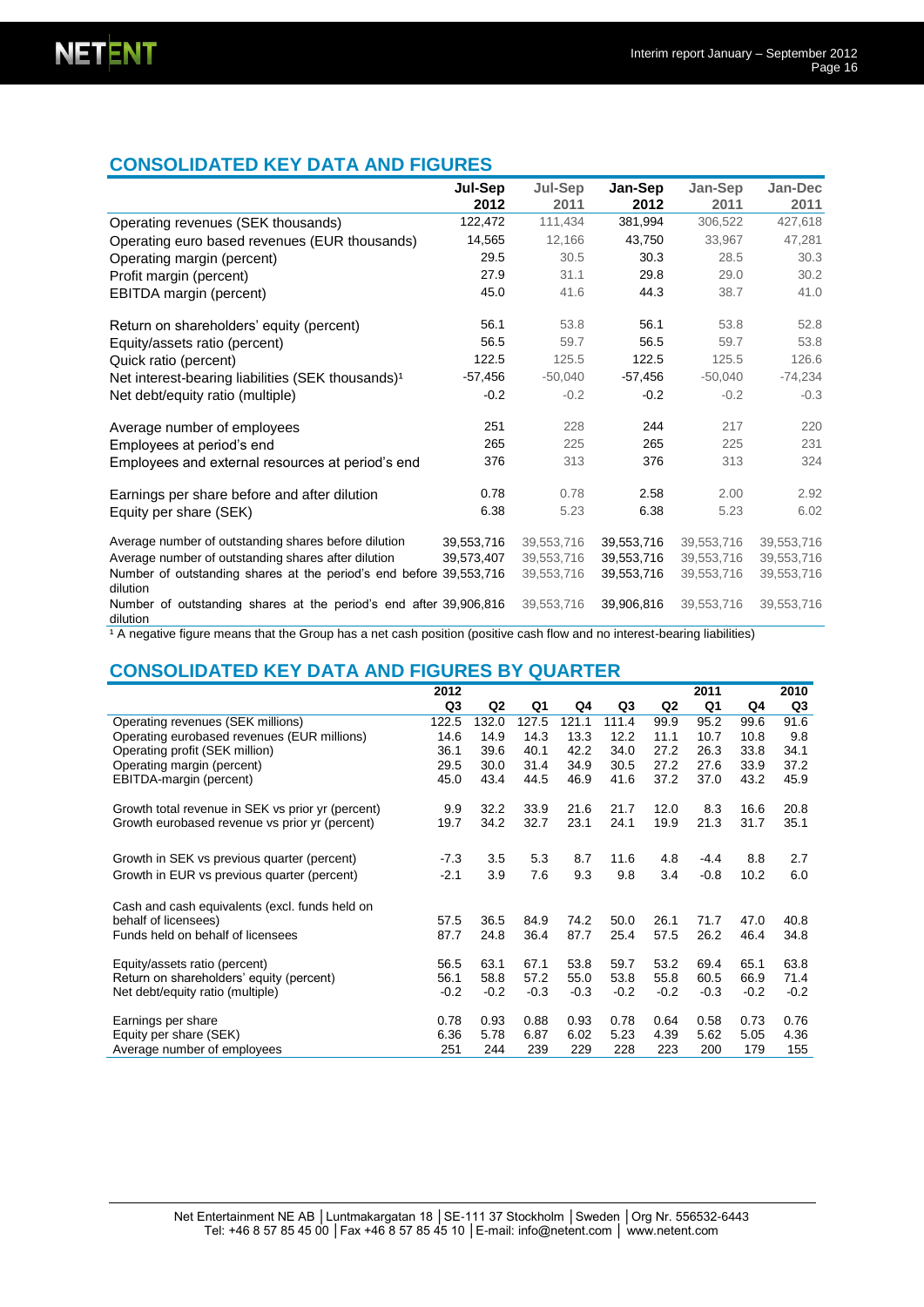#### Interim report January – September 2012 Page 17

#### **DEFINITIONS**

*Operating margin*

Operating profit in relation to operating revenues.

*Profit margin*

Profit after financial items in relation to operating revenues.

*EBITDA-margin*

Operating profit excluding depreciation and amortization in relation to operating revenues.

*Return on investment on shareholders' equity* 

Period's profit/loss (rolling twelve months) in relation to average shareholder equity for last twelve months.

*Equity/assets ratio*

Equity at the end of period as a percentage of total assets at the end of period.

*Quick ratio*

Current assets in relation to current liabilities.

*Net interest-bearing liabilities*

Net of interest-bearing provisions and liabilities less financial assets and cash and cash equivalents. *Net debt/equity ratio (multiple)*

Net of interest-bearing earnings and liabilities minus financial assets and cash and cash equivalents divided by shareholder's equity.

*Average number of employees*

The average number of employees during the period.

*Number of employees at end of period*

The number of employees at the end of the period.

*Number of employees and external resources at end of period*

The number of employees and external resources such as dedicated persons with contracted suppliers and subcontractors at the end of the period.

*Earnings per share*

Profit for the period divided by the average number of shares outstanding during the period.

*Equity per share*

Shareholders' equity divided by the number of shares outstanding at the end of the period.

*Average number of shares outstanding*

The average number of shares outstanding during the period. adjusted for bonus issue and share split.

*Number of shares outstanding*

The number of shares outstanding. adjusted for bonus issue and share split.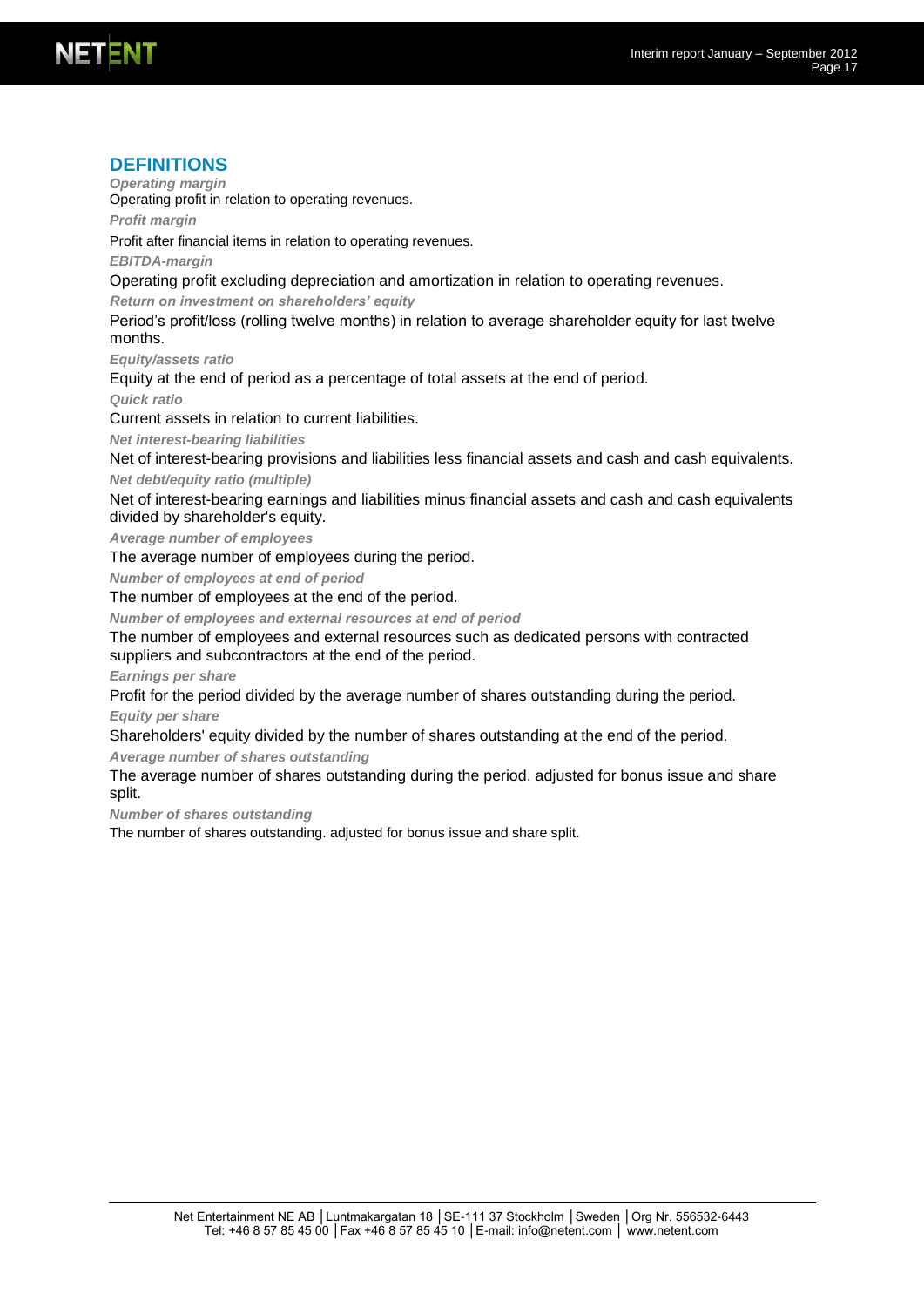# **CONDENSED PARENT COMPANY INCOME STATEMENT**

| <b>INCOME STATEMENTS</b>            | Jul-Sep<br>2012 | Jul-Sep<br>2011 | Jan-Sep<br>2012 | Jan-Sep<br>2011 | Jan-Dec<br>2011 |
|-------------------------------------|-----------------|-----------------|-----------------|-----------------|-----------------|
| Operating revenues                  | 80,389          | 76.577          | 259,620         | 231,221         | 308,129         |
| Other external expenses             | $-30.318$       | $-24.365$       | $-100.171$      | $-79.311$       | $-109,469$      |
| Personnel expenses                  | -41.032         | $-43.822$       | $-132,848$      | $-124.721$      | $-167,148$      |
| Depreciation and amortization       | $-3.015$        | $-2.314$        | $-9.028$        | $-6,446$        | $-8,957$        |
| <b>Operating profit</b>             | 6,024           | 6,076           | 17,574          | 20,743          | 22,555          |
| Financial items                     | $-1,793$        | 462             | $-1.945$        | 1.367           | 68,501          |
| <b>Profit after financial items</b> | 4,231           | 6,538           | 15,629          | 22,110          | 91,056          |
| Tax on the period's profit          | $-1.346$        | $-2.158$        | $-4.527$        | $-6,122$        | $-6,225$        |
| <b>Profit for the period</b>        | 2,885           | 4,380           | 11,102          | 15,988          | 84,831          |

| STATEMENT OF TOTAL INCOME                                  |                |                |        |                |        |
|------------------------------------------------------------|----------------|----------------|--------|----------------|--------|
| <b>Profit for the period</b>                               | 2,885          | 4.380          | 11.102 | 15,988         | 84,831 |
| Other total income                                         |                | $\sim$         | ۰      | $\sim$         | $\sim$ |
| Sum of other total income for the period.<br>net after tax | $\blacksquare$ | $\blacksquare$ | ۰      | $\blacksquare$ |        |
| Total income for the period                                | 2,885          | 4,380          | 11.102 | 15,988         | 84,831 |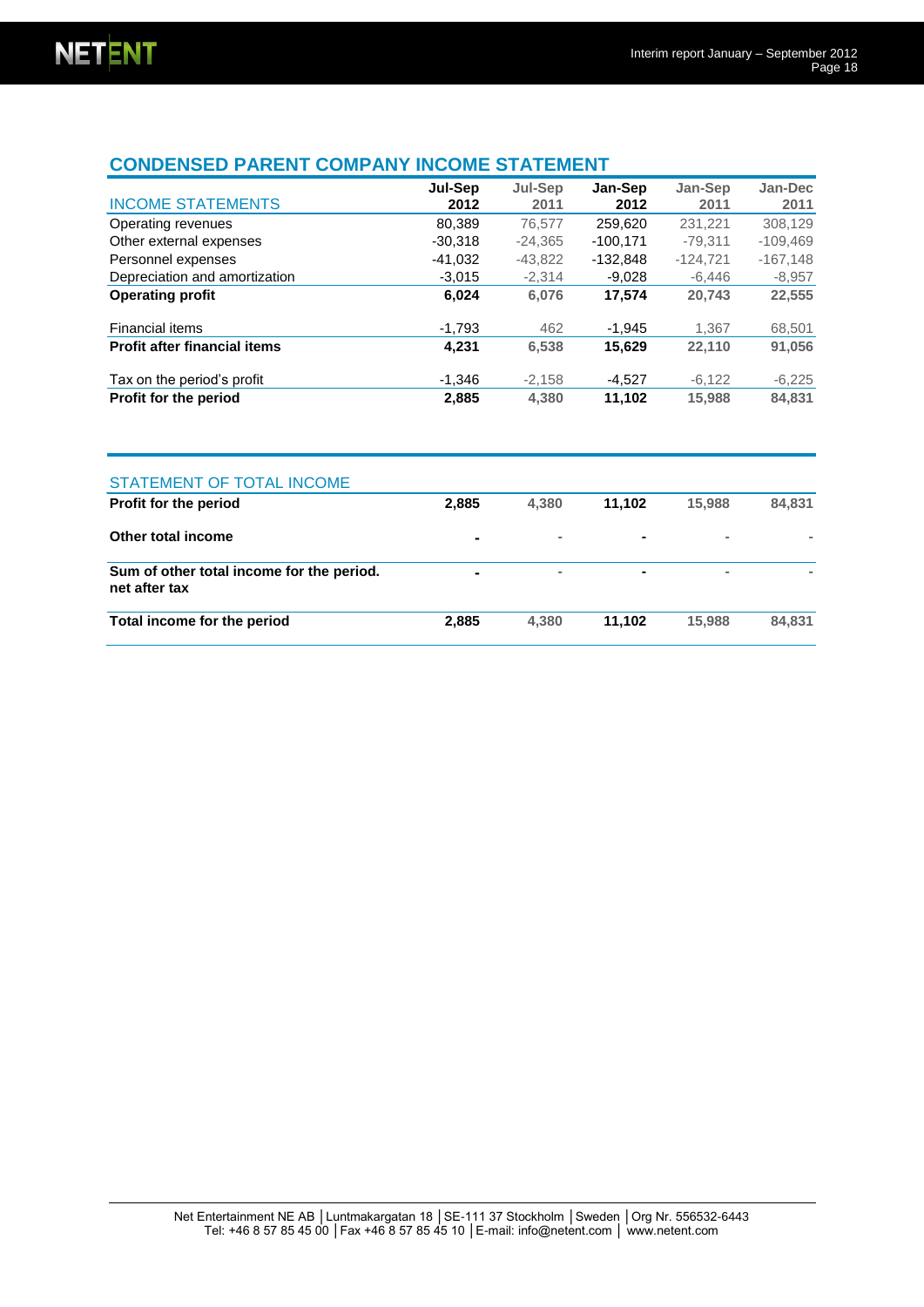# **CONDENSED PARENT COMPANY BALANCE SHEET**

| <b>ASSETS</b>                         | 2012-09-30 | 2011-09-30 | 2011-12-31 |
|---------------------------------------|------------|------------|------------|
| Intangible assets                     | 28,149     | 26,019     | 27,983     |
| Property, plant, and equipment        | 1,669      | 512        | 512        |
| <b>Shares in subsidiary</b>           | 29,818     | 26,531     | 28,495     |
| Total non-current assets              | 59         |            | 28         |
| Accounts receivable                   | 368,102    | 273,405    | 180,224    |
| Receivables from Group companies      | 7.533      | 5.837      | 6.580      |
| Prepaid expenses and accrued revenues | 5.266      | 5.816      | 8.476      |
| Other receivables                     | 7.757      | 11.863     | 25,050     |
| Cash and cash equivalents             | 388,716    | 296.921    | 220,358    |
| <b>TOTAL ASSETS</b>                   | 418,534    | 323.452    | 248,853    |

| <b>EQUITY AND LIABILITIES</b>         | 2012-09-30 | 2011-09-30 | 2011-12-31 |
|---------------------------------------|------------|------------|------------|
| Share capital                         | 1,191      | 1,191      | 1.191      |
| Statutory reserve                     | 38         | 38         | 38         |
| Share premium reserve                 | 6,735      | 6.015      | 6,015      |
| Retained earnings                     | 25,830     | 20,107     | 20,107     |
| Profit for the period                 | 11,102     | 15,988     | 84,831     |
| <b>Total equity</b>                   | 44,896     | 43,339     | 112,182    |
| Accounts payable                      | 19,401     | 19,600     | 28,773     |
| Liabilities to Group companies        | 316,278    | 218.387    | 69,181     |
| Current tax liabilities               | 293        | 5.671      | 6,127      |
| Other liabilities                     | 3,217      | 2.879      | 3,177      |
| Accrued expenses and prepaid revenues | 34.449     | 33,576     | 29,413     |
| <b>Total current liabilities</b>      | 373,638    | 280.113    | 136,671    |
| <b>TOTAL EQUITY AND LIABILITIES</b>   | 418,534    | 323,452    | 248,853    |